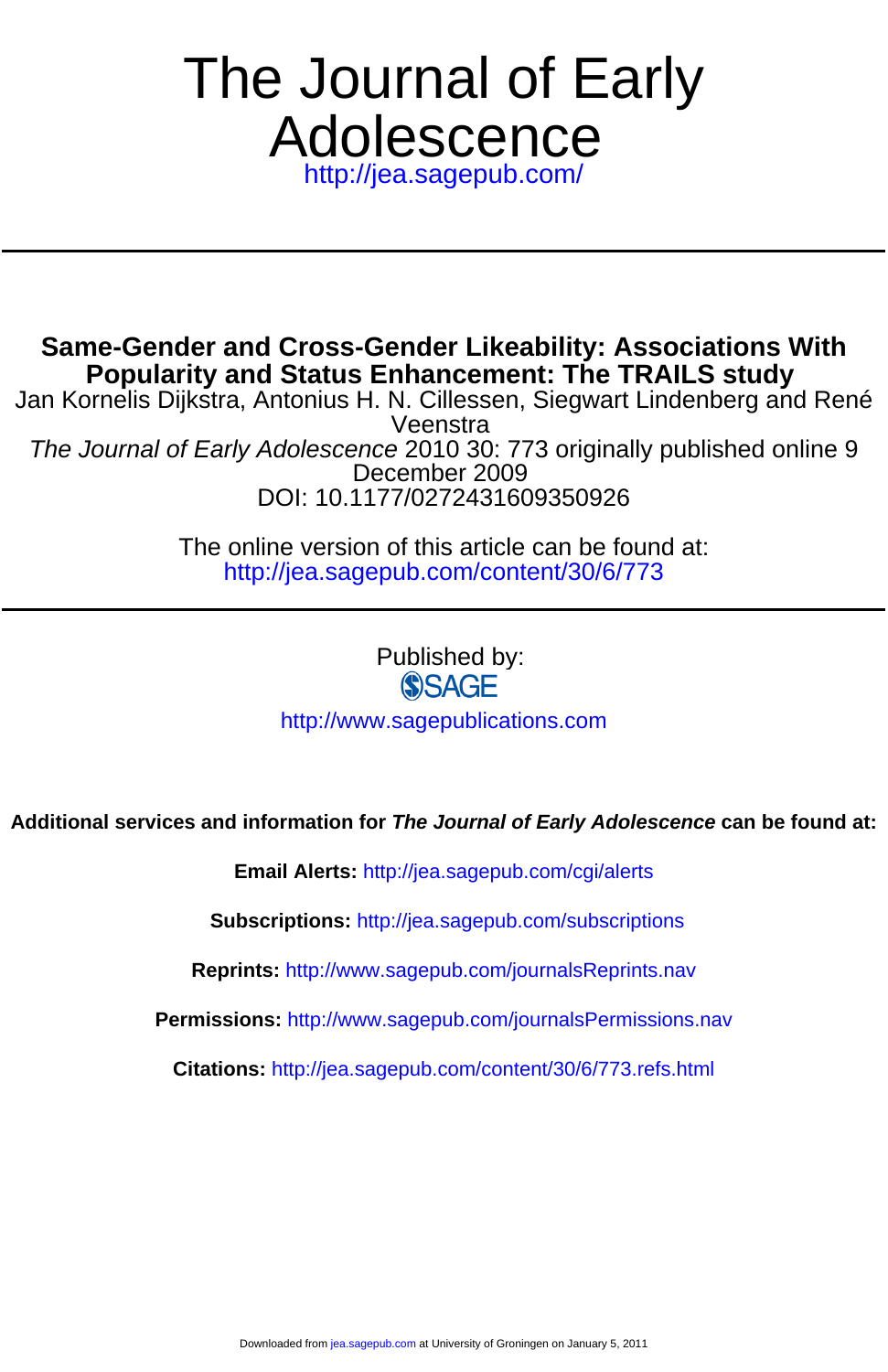**Same-Gender and Cross-Gender Likeability: Associations With Popularity and Status Enhancement: The TRAILS study**

Journal of Early Adolescence 30(6) 773–802 © The Author(s) 2010 Reprints and permission: sagepub.com/journalsPermissions.nav DOI: 10.1177/0272431609350926 http://jea.sagepub.com



# Jan Kornelis Dijkstra,<sup>†</sup> Antonius H. N. Cillessen,<sup>2,3</sup>  $\mathsf{Siegwart}\;{\mathsf{Lindenberg},^{\mathsf{l}}}$  and  $\mathsf{Ren\acute{e}Veenstra^{\mathsf{l}},^{\mathsf{4}}}$

#### **Abstract**

This study examined the associations of popularity, substance use, athletic abilities, physical attractiveness, and physical and relational aggression with likeability by same-gender and cross-gender peers among early adolescents (*N* = 3,312; *M* age = 13.60, with 92.7% of the participants in the 12-14 age range). Data collection consisted of peer nominations in 172 classrooms of 34 secondary schools. Taking a goal-framing perspective, it was argued that key to understanding the association between popularity and likeability is the distinction between features that help to *achieve* popularity and features that help to *maintain* popularity. In support of our hypotheses, popularity and substance use, athletic abilities, and physical attractiveness (characteristics that help to become popular) contributed significantly to likeability, whereas physical and relational aggression (characteristics that help to maintain popularity) negatively predicted likeability. These specific nature of these effects depended on the reference group (same-gender vs. other-gender peers) and were further moderated by popularity.

**Corresponding Author:** Jan Kornelis Dijkstra, ICS, University of Groningen, Grote Rozenstraat 31, 9712 TG Groningen, Netherlands. Email: jan.dijkstra@rug.nl

University of Groningen

<sup>&</sup>lt;sup>2</sup>Radboud University Nijmegen

<sup>&</sup>lt;sup>3</sup>University of Connecticut

<sup>4</sup> University of Turku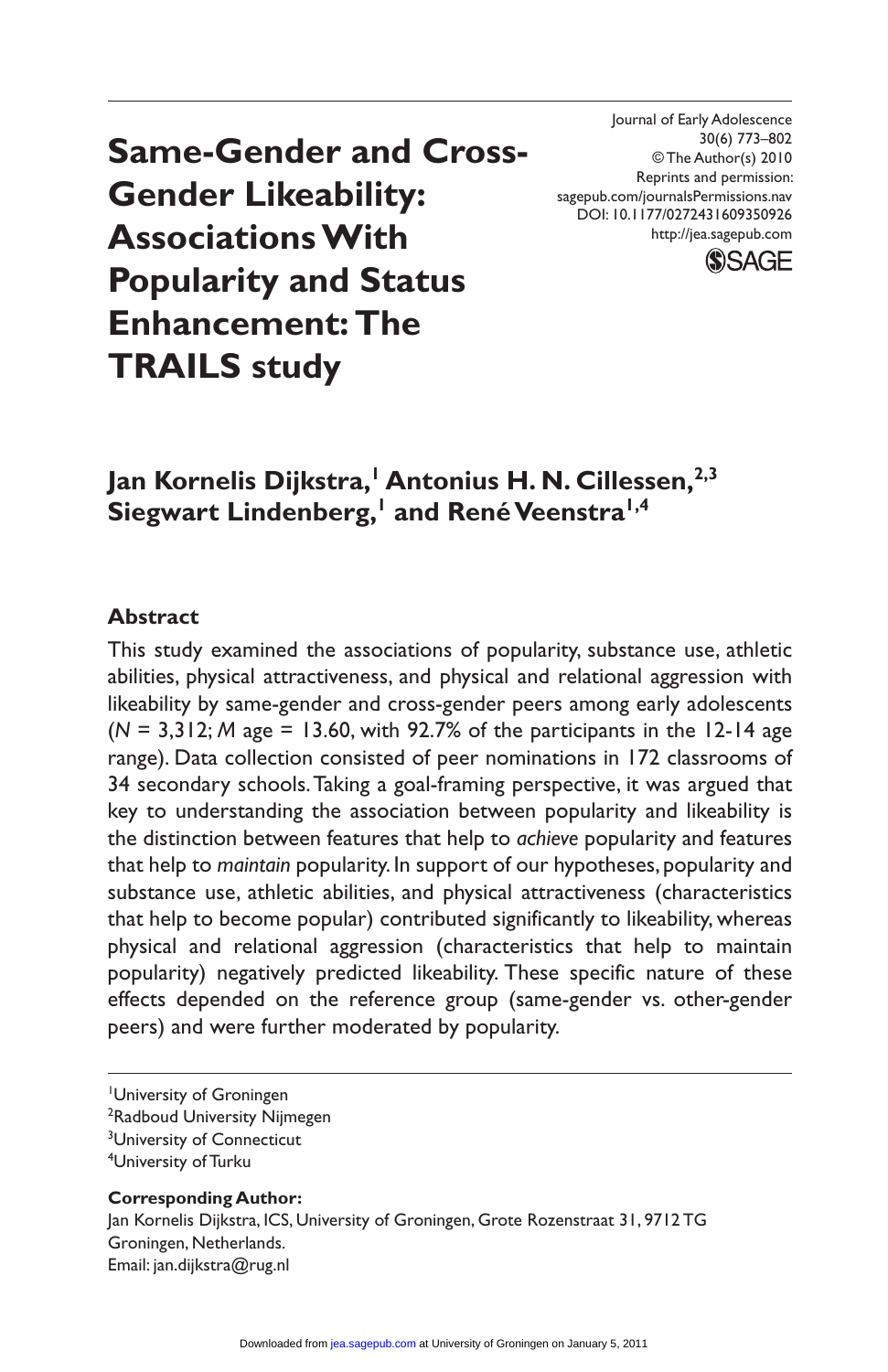#### **Keywords**

likeability, popularity, gender, antisocial behavior

An important feature of adolescence is the increasing relevance of peer relationships (Berndt, 1982; Coleman, 1961; Corsaro & Eder, 1990; Hartup, 1992; Parker & Asher, 1987; Rubin, Bukowski, & Parker, 2006; Sullivan, 1953). An important aspect of peer relationships that influences adolescents' social and emotional development is status in the peer group (Ollendick, Weist, Borden, & Greene, 1992; Rubin et al., 2006). This study focused on two forms of peer status, that is, likeability and popularity, and the way they are related to each other.

A long tradition of research has examined the causes and consequences of likeability. Likeability is the basis for assigning children or adolescents to the sociometric status groups (sociometrically) popular, rejected, neglected, and controversial (Bukowski & Cillessen, 1998; Coie, Dodge, & Coppotelli, 1982; Dodge, 1983; Gifford-Smith & Brownell, 2003; Newcomb, Bukowski, & Pattee, 1993). These groups are defined on the basis of social preference (the difference between liked and disliked judgments) and social impact (the sum of liked and disliked judgments). In addition to these composite dimensions, researchers have also used peer acceptance (liking) and peer rejection (disliking) scores separately (see Gifford-Smith & Brownell, 2003). The current study followed this latter practice.

In peer relationships research, likeability is seen as an indicator of status and popularity, often referred to as sociometric popularity. However, ethnographic studies have shown that adolescents who are seen as popular by their peers are not by definition liked (Adler & Adler, 1995, 1998; Eder, 1985; Merten, 1997). Apparently, popularity does not equate to being liked. For this reason, researchers have studied the construct of (perceived) popularity as distinct from sociometric popularity (see, for a review, Cillessen & Rose, 2005). Perceived popularity is derived from nominations for who is most and least popular. Perceived popularity has also been referred to as consensual popularity, judgmental popularity, or reputational popularity (see, for a review, de Bruyn & Cillessen, 2006). As they refer to the same underlying construct, the general term *popularity* is used in this study.

Research has shown the distinct features of likeability and popularity (see Cillessen & Rose, 2005). Whereas likeability is primarily based on prosocial features, such as friendliness and being helpful, popularity is based on a combination of prosocial as well as antisocial antecedents, including aggression (Dijkstra, Lindenberg, Veenstra, Verhulst, & Ormel, 2009; LaFontana &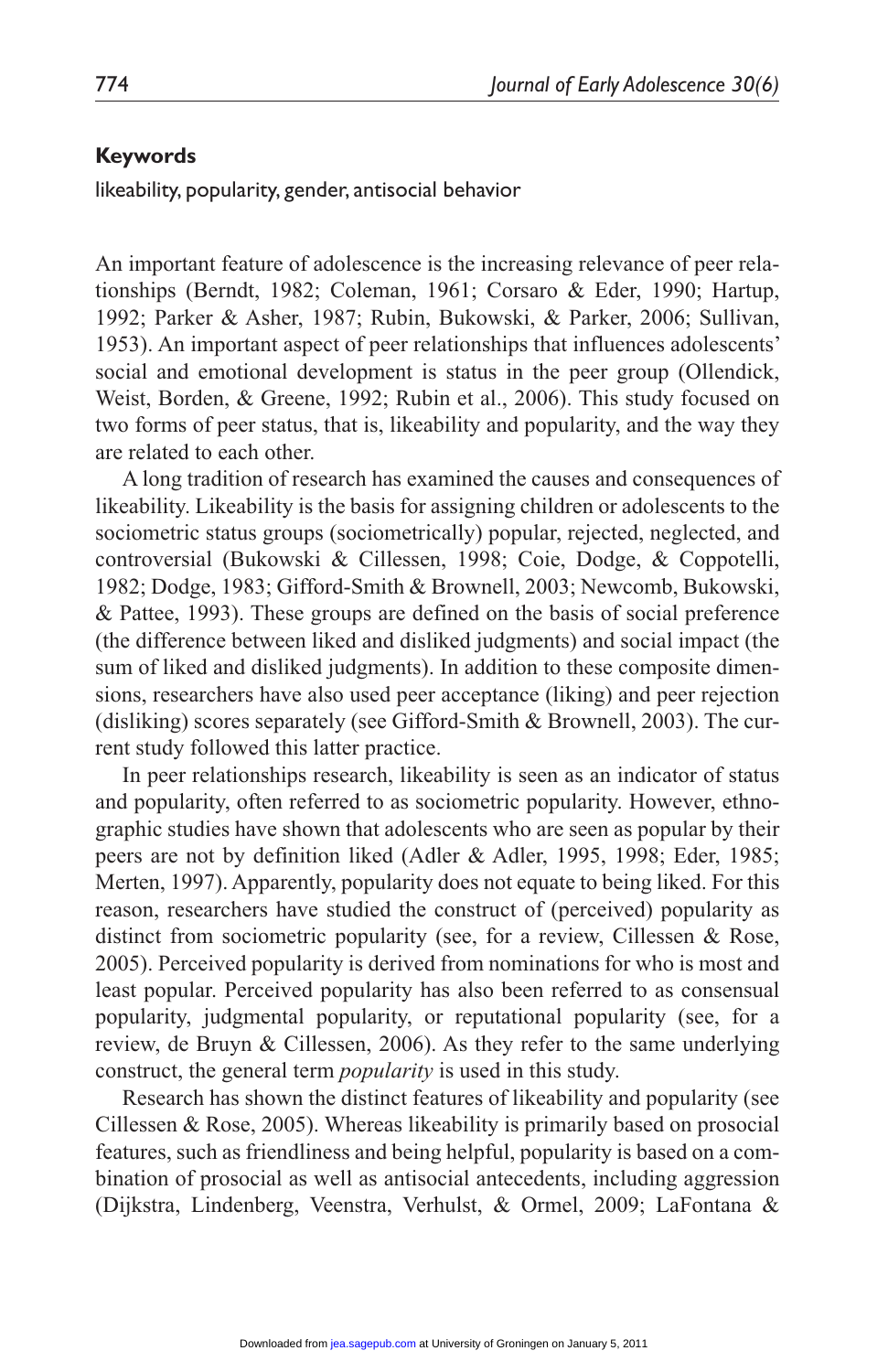Cillessen, 2002; Lease, Kennedy, & Axelrod, 2002; Parkhurst & Hopmeyer, 1998). From an evolutionary perspective it has been argued that status and dominance are most favored by using coercive, aggressive strategies in combination with prosocial strategies—the so-called bistrategic controllers—who gain more access to valuable resource (Hawley, Little, & Card, 2007).

Underlining this claim, popularity has been related to resource control (Hawley, Little, & Card, 2008) and dominance (LaFontana & Cillessen, 2002; Lease et al., 2002; Parkhurst & Hopmeyer, 1998). Furthermore, popularity has been associated with prominence (Adler & Adler, 1995; Eder, 1985; Merten, 1997), visibility (Lease et al., 2002), influence (Adler & Adler, 1995, 1998), and admiration and leadership (Lease et al., 2002).

Thus, popularity is a multidimensional construct. However, when adolescents are asked to complete popularity nominations, it is unclear on which of these dimensions they might be judging each other. One central aspect of popularity is the idea that the popular adolescent is attractive to many and someone that peers in general want to hang out, affiliate, or associate with (Adler & Adler, 1995, 1998; Eder, 1985). In the current study, we specifically measured this social centrality aspect of popularity. Adolescents were asked to name peers who they thought everyone wanted to be associated with. Personal preferences were removed from the assessment by asking adolescents not who they personally wanted to hang out with, but who they thought the peer group in general wanted to hang out with. This yielded a reputational measure of affiliation attractiveness or affiliative popularity that we refer to simply as *popularity*.

Likeability and popularity correlate only moderately (Lease et al., 2002; Parkhurst & Hopmeyer, 1998). Although there are differences in the strength of this association across studies, probably due to variations in operational definitions, the correlation between likeability and popularity never exceeds the criterion for convergent validity (Cillessen & Mayeux, 2004; Hawley et al., 2007; Rose, Swenson, & Waller, 2004). Thus, these studies document that popularity and likeability are separate dimensions of the peer group, but relatively little is known about the reasons behind their modest correlation. The overarching goal of the current study was to contribute to this understanding. In addition, this study had two specific goals.

# **The Present Study**

Our first specific goal was to extend research on the association between popularity and likeability by examining liking by same-sex and other-sex peers separately. In middle childhood, peer groups are heavily segregated by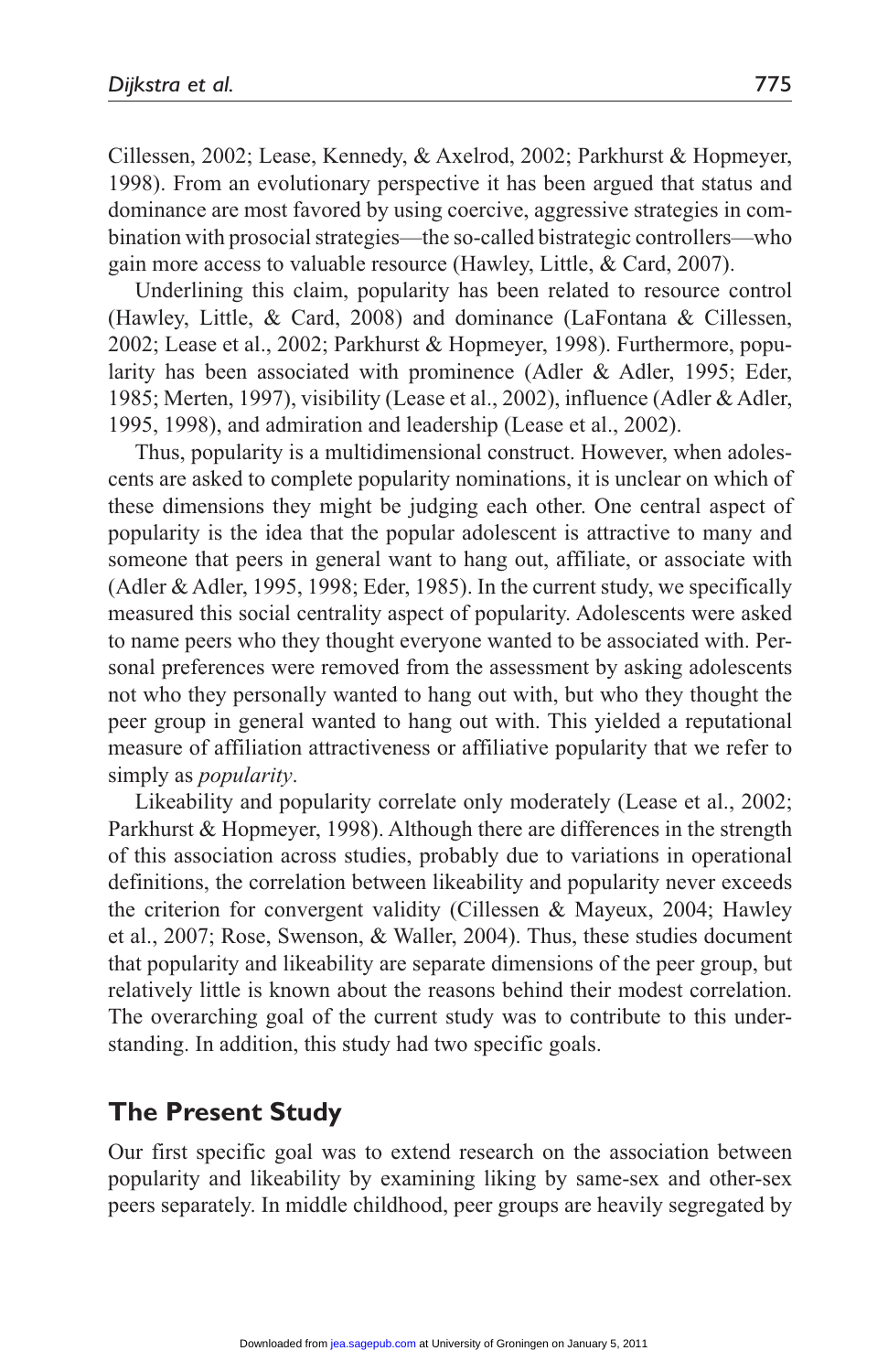gender and the majority of sociometric judgments, both positive and negative, take place within gender. However, in early adolescence cross-sex interactions become more interesting, and same-sex interactions changes also, becoming more contentious and competitive (Bukowski & Cillessen, 1998; Bukowski, Sippola, & Newcomb, 2000; Maccoby, 1998).

Therefore, one way to understand the modest association between popularity and likeability might be to disentangle evaluations of likeability from same-sex and other-sex peers. For example, if popular adolescents are liked by members of the other sex but envied and disliked by members of their own sex, an overall correlation of zero would result. The increased competition for romantic attention that is characteristic for early adolescence could cause such opposite effects. Although a number of studies have examined the correlation between popularity and liking in general, no study has examined the associations between early adolescent popularity and liking by same-sex and other-sex peers separately.

Our second specific goal was to not only document the associations between popularity and liking by same- and other-sex peers but also to provide a theoretical foundation for it. So far, such a theoretical foundation is limited. Hawley and colleagues' (2007, 2008) work on resource control can be used indirectly toward this purpose. They showed that adolescents who combine coercive and prosocial behaviors are both popular and liked, probably due their ability to mitigate the negative effects of their aggression with prosocial skills (Hawley, Little, & Card, 2008; see also Dijkstra, Lindenberg, et al., 2009). Although these findings explain how popularity and liking can be combined, they did not address the role of gender in this process. The focus of the current study was not on resource control but on how different correlates of adolescent popularity, such as attractiveness, athleticism, aggression, and antisocial behavior determine liking by same-sex and other-sex peers.

# **Hypotheses**

The overall theoretical framework of this study was a goal-framing approach (Lindenberg, 2006; Lindenberg & Steg, 2007). Recent research has shown that the aspects of social life that are either conducive to one's goals or thwart them receive particular attention (e.g., Ferguson & Bargh, 2004; Kruglanski et al., 2002). Goals are important for the way people evaluate others. Specifically, what helps a person's goals will be liked but what thwarts them will be disliked (Ferguson & Bargh, 2004). In the realm of peer relationships, goals have been previously related to peer status (e.g., Crick & Dodge, 1994; Dijkstra, Lindenberg, & Veenstra, 2007; Heidgerken, Hughes, Cavell, &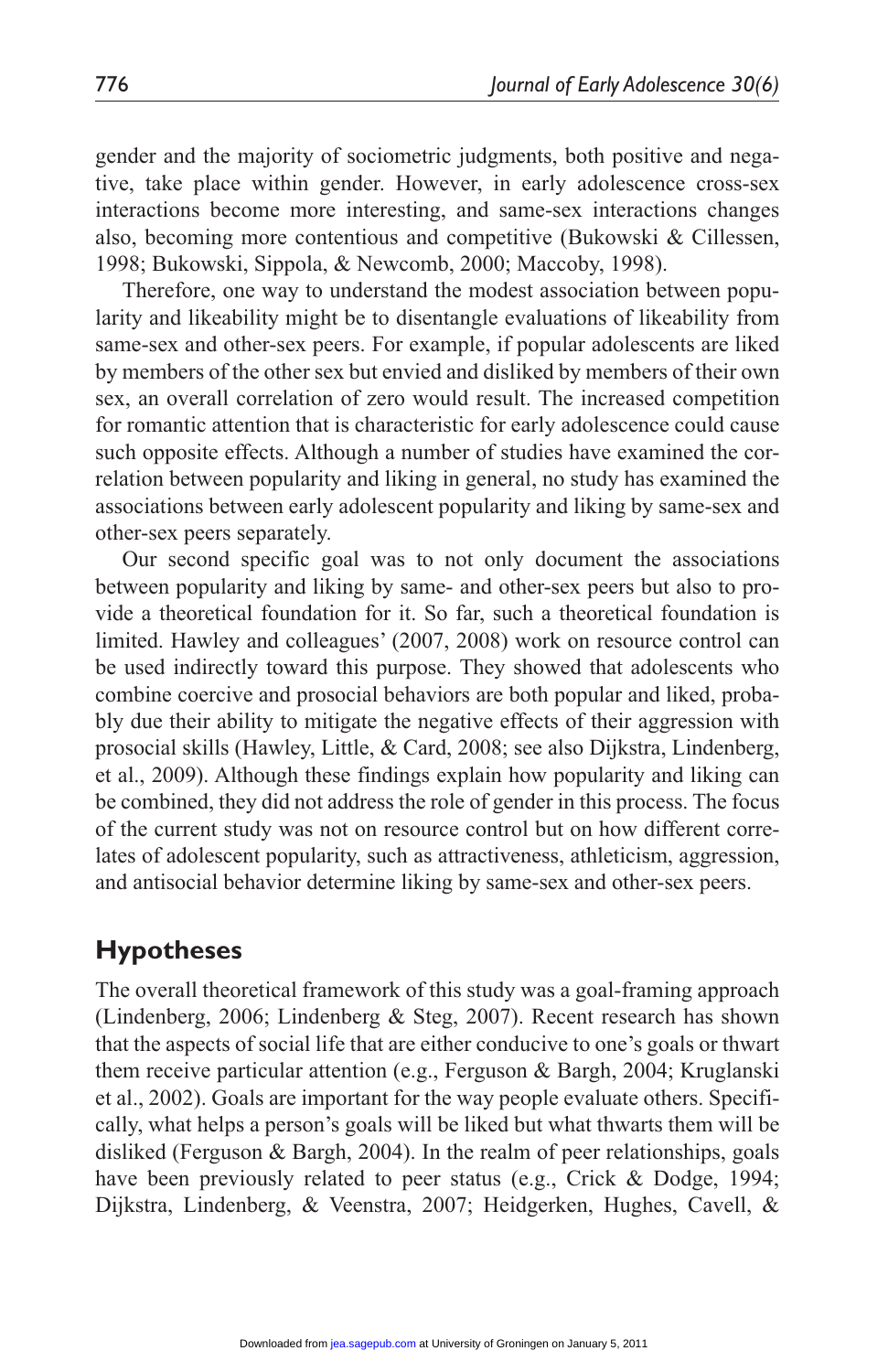Willson, 2004; Ojanen, Grönroos, & Salmivalli, 2005; Renshaw & Asher, 1983). For example, the status of well-liked children has been attributed to their ability to facilitate and enhance the goals of their peers (Newcomb et al., 1993) and to the fact that they are unlikely to interfere with their peers' goals (Rubin et al., 2006). Whereas others already argued that certain behaviors, such as aggression, can be effective means to achieve goals (Hawley et al., 2007), we focus explicitly on what goals might be served by various behaviors. This results in testable hypotheses about the associations of popularity with liking by same-sex and other-sex peers and about the role of popularityrelated characteristics and behaviors in these associations.

Obtaining status is a universal goal (Barkow, 1989; Huberman, Loch, & Önçüler, 2004; Lindenberg, 2001) and adolescents are no exception (Jarvinen & Nicholls, 1996; Ojanen et al., 2005). In early adolescence, sensitivity to position in the peer hierarchy increases (Adler & Adler, 1998; Corsaro & Eder, 1990; Ollendick et al., 1992; Prinstein & La Greca, 2004; Sullivan, 1953). One reason for this is that during the transition from childhood to adolescence, which usually coincides with entrance to secondary education, adolescents begin to participate in larger peer groups, in which friendship and clique formation is often driven by status (Corsaro & Eder, 1990). Moreover, in the establishment of cross-gender contact at this age, popular adolescents have an advantage due to their prominent position in the peer group (Mayeux, Sandstrom, & Cillessen, 2008; Pellegrini & Bartini, 2001). The goal of obtaining popularity among peers leads to a distinction between characteristics and behaviors that help to *achieve* popularity and those that help to *maintain* it (Dijkstra, Lindenberg, et al., 2009). This distinction is also crucial for understanding how popularity and status-enhancing characteristics and behaviors are related to same-gender and cross-gender likeability.

For early adolescents, achieving popularity is influenced by the growing discrepancy between increasing biological maturation but limited social opportunities to behave as an adult. This maturity-gap has been used to explain the increase of antisocial behavior in adolescence (Agnew, 2003; Greenberg, 1977; Moffitt, 1993). It has been argued that the discrepancy between biological maturation but social dependence evokes strain, which in turn leads adolescents to seek alternative ways to emphasize their independence, for instance through antisocial behavior. This explanation can be extended to explain the achievement of popularity (Dijkstra, 2007; Dijkstra, Lindenberg, et al., 2009). Behaviors that help to achieve popularity are those that show maturity and autonomy. Popularity is achieved by showing peers that one can bridge the maturity gap by engaging in adult behaviors that underline maturation and autonomy.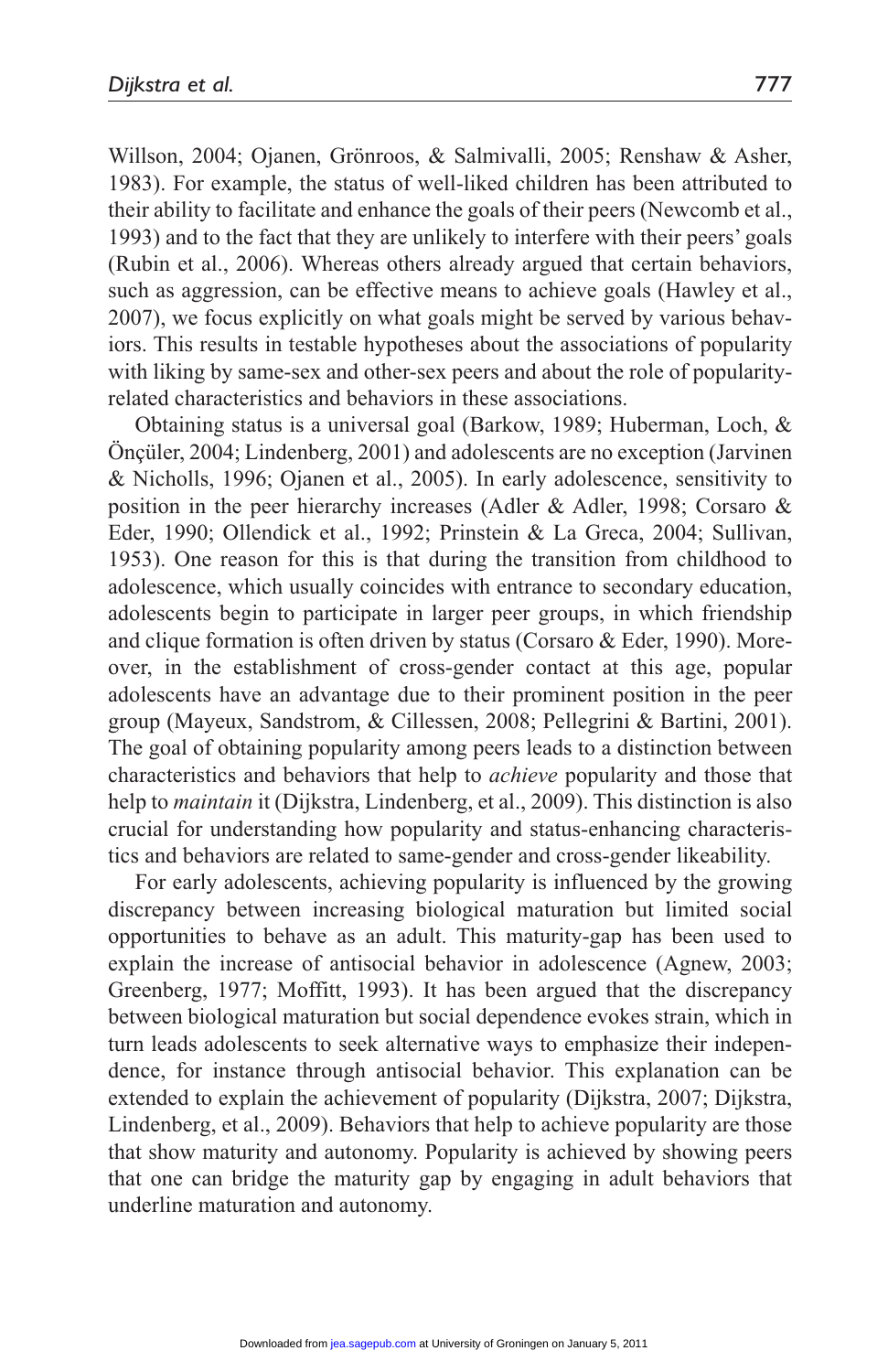Substance use and athleticism (for boys), and attractiveness (for girls) are in this category and have been related to being popular (Adler  $\&$  Adler, 1995; Allen, Porter, McFarland, Marsh, & McElhaney, 2005; Cairns & Cairns, 1995; Eder & Parker, 1987; LaFontana & Cillessen, 2002; Lease et al., 2002; Mayeux et al., 2008; Rodkin, Farmer, Pearl, & Van Acker, 2000; Xie, Cairns, & Cairns, 1999; Zakin, 1983). Substance use as a form of rule breaking signals independence from parents and teachers (Agnew, 2003; Bukowski et al., 2000; Corsaro & Eder, 1990; Luthar & McMahon, 1996; Moffitt, 1993). Athleticism and attractiveness signal physical and sexual maturity. They contribute to closing the maturity gap by being sexually attractive to other adolescents (Graziano, Jensen-Campbell, Shebilske, & Lundgren, 1993).

Previous studies have shown that popularity is related to physical and relational aggression both for genders (LaFontana & Cillessen, 2002; Rose et al., 2004; Vaillancourt & Hymel, 2006). It has been argued that aggression serves to establish dominance in the peer group (Card, Stucky, Sawalani, & Little, 2008; Hawley, 1999). Pellegrini and Bartini (2001) attributed decreases of aggression across the school year to the settlement of status hierarchies. However, aggression was positively associated with dominance across the entire school year. Ethnographic studies have shown that popular adolescents use aggressive means to divert competitors who challenge their status (Adler & Adler, 1998; Eder, 1985; Merten, 1997; see also LaFontana & Cillessen, 2002). We argue that physical and relational aggression are not means to achieve popularity but are behaviors aimed at maintaining popularity.

If we are right in this, popularity would predict aggression over time, whereas aggression would not predict popularity. Empirical evidence seems to favor this claim. Although some studies showed that relational aggression predicted popularity over time particularly for girls (Cillessen & Mayeux, 2004; Rose et al., 2004), overt aggression did not predict popularity (Cillessen & Mayeux, 2004) or even decreased popularity (Rose et al., 2004). Conversely, these same studies showed that popularity contributed to both overt and relational aggression over time (Cillessen & Mayeux, 2004; Rose et al., 2004). The idea that aggression is not so much a means to achieve status has further been supported by studies showing that prosocial skills weaken the negative effects of popular adolescents' aggression on their position in the peer group, suggesting that aggression as such does not contribute to status achievement (Dijkstra, Lindenberg, et al., 2009; Hawley et al., 2007; Vaillancourt & Hymel, 2006).

The distinction between characteristics that achieve popularity and those that help maintain it is a key to understanding the relationship of popularity to likeability. From a goal-framing point of view, what contributes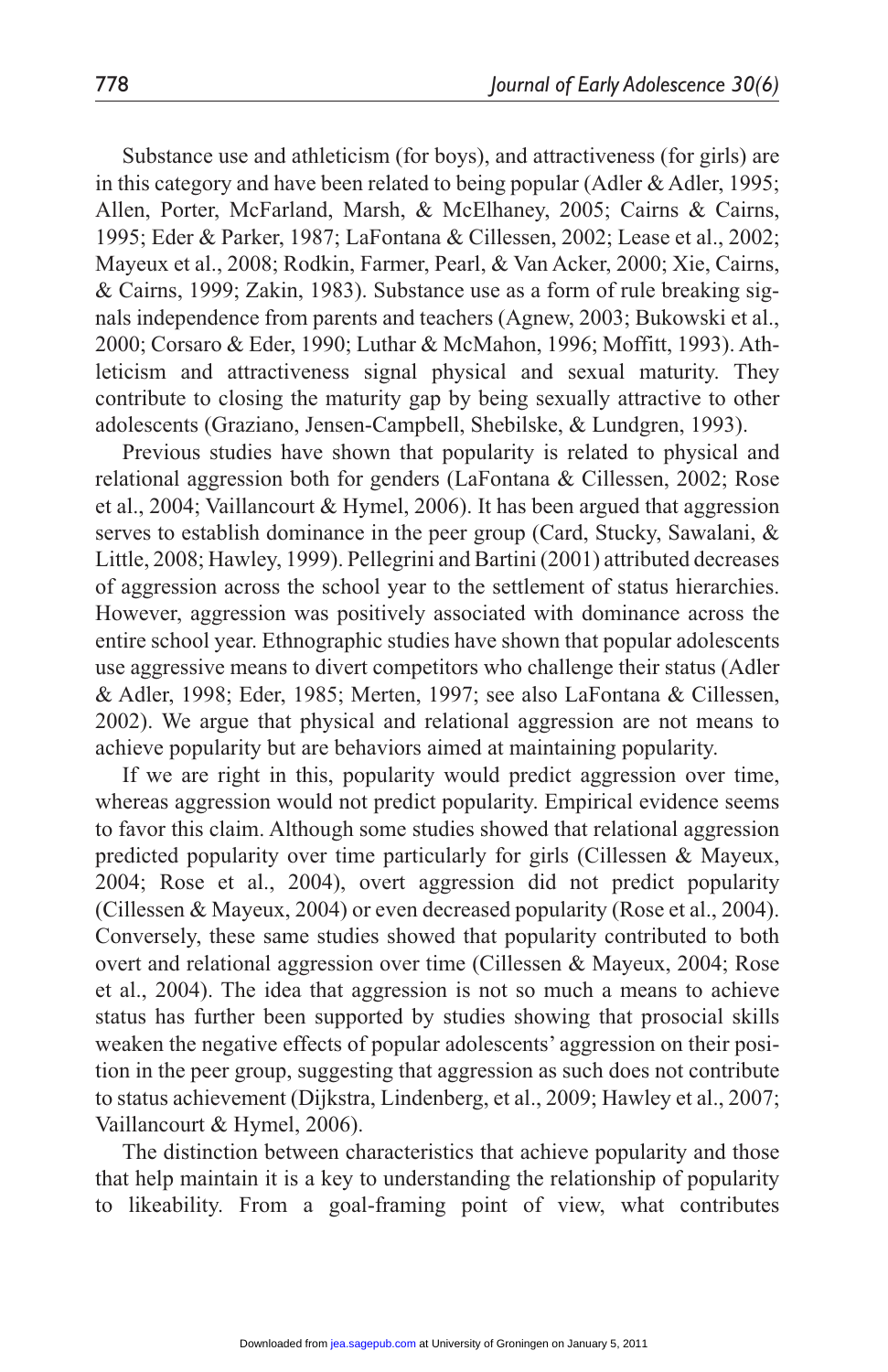to achieving popularity will also contribute to likeability. In contrast, what contributes to beating the competition for popularity will subtract from likeability, even though it helps to maintain power. Thus, our first hypotheses concern the differences in the *direction* of relationships of popularity and both types of characteristics with likeability by same-sex and other-sex peers.

- *Hypothesis 1a:* Popularity is positively associated with liking by samesex and other-sex peers.
- *Hypothesis 1b:* Substance use, attractiveness, and athleticism are positively associated with liking by same-sex and other-sex peers.
- *Hypothesis 1c:* Physical aggression and relational aggression are negatively associated with liking by same-sex and other-sex peers.

The second set of hypotheses qualifies these hypotheses by gender of the peers. Competition for status occurs mostly with same-sex peers (Luthar & McMahon, 1996). Because status is relative to the group, only a few peers can be at the top. Even though there may be an overall sense of admiration for those at the top, the overall level of admiration may be tempered by resentment from same-sex peers. Moreover, if peers at the top use aggressive tactics against lower-status peers to maintain their position, the ambivalence of the peer group toward them will be enhanced. This would be especially true for same-gender peers who are most likely to be targeted by these highstatus peers. In contrast, popularity is highly visible for other-sex peers, who do not experience these negative side effects (Bukowski et al., 2000). Thus, we expected that peers who are high in status or use status-enhancing behaviors are liked more by other-sex peers than by same-sex peers. Other-sex peers only experience the attractive features of the popular peer, whereas same-sex peers also experience the resentment and competition. Our second set of hypotheses therefore concerns differences in strength of the associations of popularity and its determinants with liking by same-gender and cross-gender peers. We expect that

- *Hypothesis 2a:* Popularity is more positively associated with liking by other-sex than with liking by same-sex peers.
- *Hypothesis 2b:* Substance use, attractiveness, and athleticism are more positively associated with liking by other-sex than with liking by same-sex peers.
- *Hypothesis 2c:* Physical and relational aggression are more negatively associated with liking by same-sex peers than with liking by othersex peers.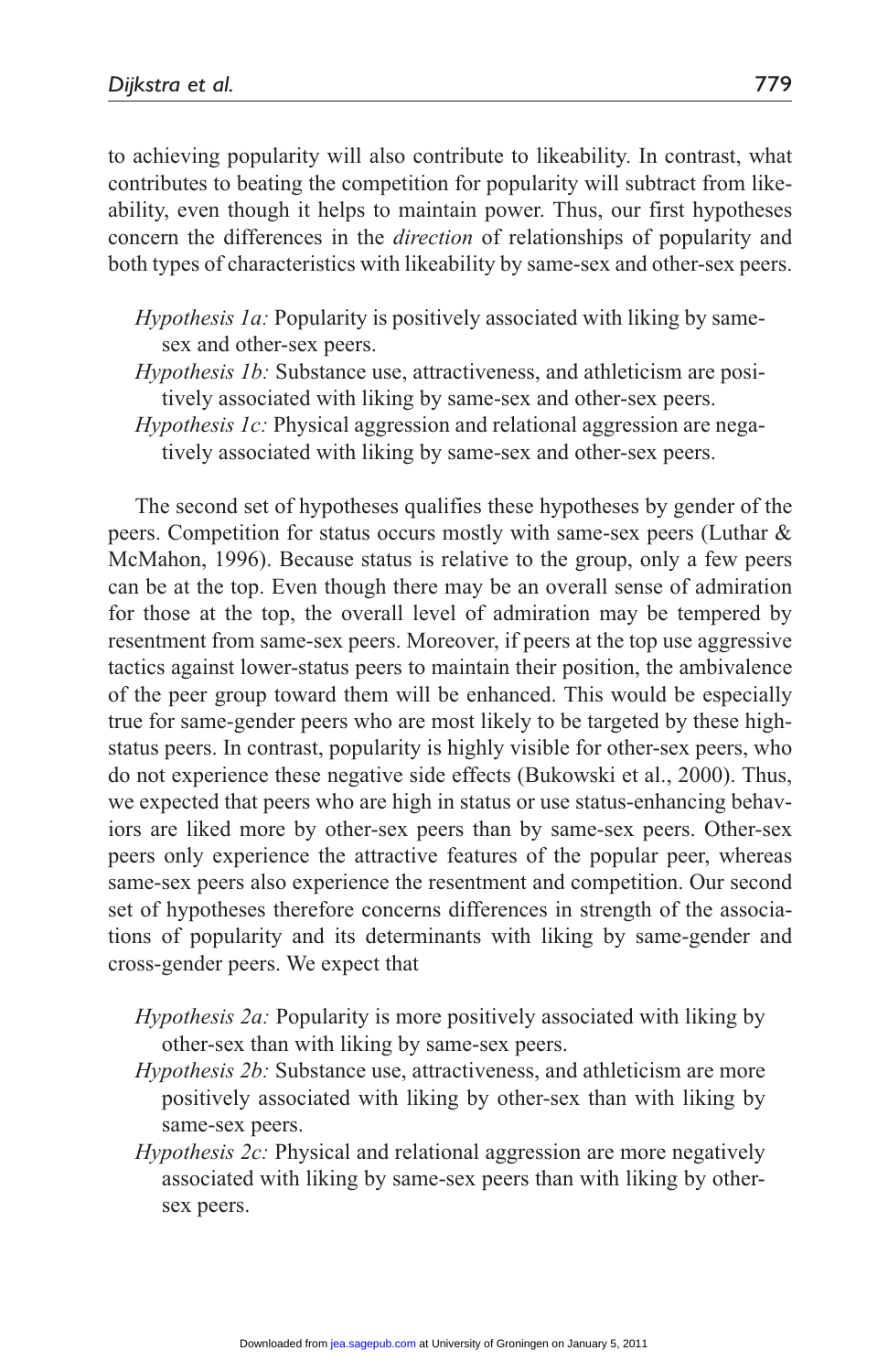Two prominent explanations for affiliation and attraction, the similarity theory and the features theory (Bukowski et al., 2000), would have difficulty making these predictions. The similarity perspective would emphasize that similarity in gender steers attraction to peers (see also Dijkstra et al., 2007). Hence, popularity would then be expected to contribute to liking by samesex peers rather than cross-sex peers, contradictory to our prediction. A features theory predicts that certain behaviors and characteristics are considered attractive, and, consequently, increase likeability. However, this theory cannot predict *what* behaviors are or are not attractive and increase likeability. The goal-framing approach combined with maturity-gap effects led us to consider behaviors in terms of making a distinction between achieving and maintaining status as important goals for adolescents.

The third set of hypotheses concerns the way popularity further moderates the effects of substance use, attractiveness, athleticism, physical aggression, and relational aggression on likeability. We expect that the moderating effect of popularity differs for both types of features.

Popularity is strongly intertwined with different status enhancing behaviors, such as substance use, physical attractiveness, and athletic abilities (Adler & Adler, 1995; Allen et al., 2005; Cairns & Cairns, 1995; Dijkstra et al., 2007; LaFontana & Cillessen, 2002; Lease et al., 2002; Rodkin et al., 2000; Xie et al., 1999). As popularity is strongly correlated with these features, their positive effects on likeability are weakened when their interaction with popularity is taken into account. In other words, the effects of substance use, athletic abilities, and physical attractiveness are to a certain extent accounted for by popularity. For example, being good in sports might add more to being liked by peers for adolescents who are not (yet) considered popular than for adolescents who already are popular. Thus, we expected that

*Hypothesis 3a:* Popularity weakens the positive effects of substance use, athletic ability, and physical attractiveness on liking by samesex and other-sex peers.

We also expected a moderating effect of popularity on the associations between physical and relational aggression and liking but in the other direction. As stated above, popular adolescents are expected to use aggressive means against same-sex peers to consolidate their own status. Moreover, popular adolescents evoke ambiguous reactions from peers, particularly from same-sex peers who compete with them for status. Hence, increased popularity is expected to exacerbate the effects of physical and relational aggression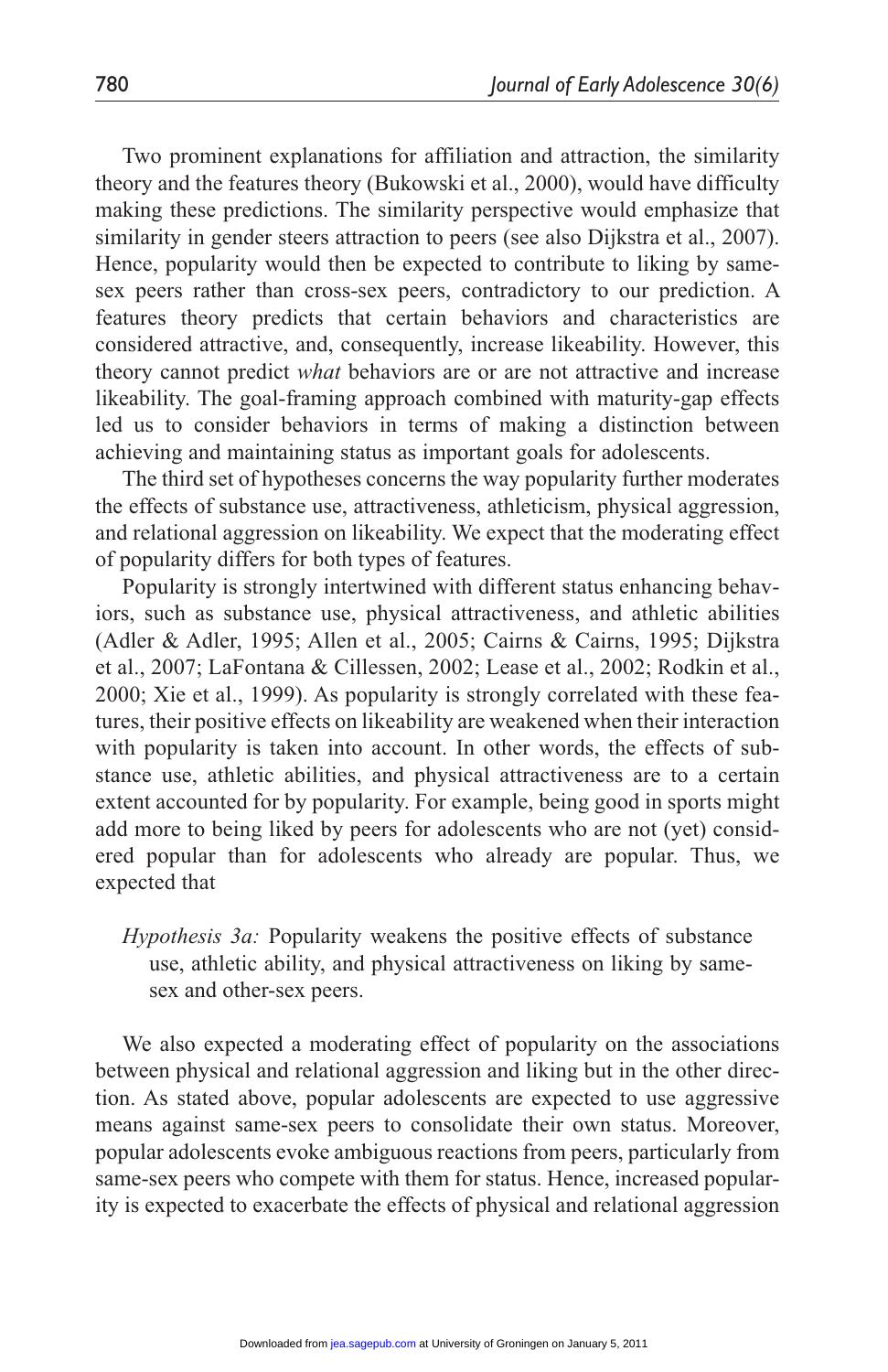on disliking by same-sex peers. As cross-sex peers do not compete with popular adolescents for status, and aggression is less likely to be directed toward them, no interaction for cross-sex likeability was expected.

*Hypothesis 3b:* Popularity increases the negative effects of physical and relational aggression on likeability by same-sex peers.

In summary, this study examines the effects of popularity, popularityenhancing features, and popularity-maintaining features on liking by sameand other-sex peers. The first set of hypotheses addresses the direction of these associations. The second set of hypotheses addresses differences in the strength of these associations. The third set of hypotheses addresses the moderating effects of popularity on the associations of status-enhancing and status-maintaining features on liking by same-sex and other-sex peers.

# **Method**

# *Participants and Procedure*

This study used a subsample from a larger cohort study, TRacking Adolescents' Individual Lives Survey (TRAILS; de Winter et al., 2005; Huisman et al., 2008). Peer nominations were collected from TRAILS participants and their classmates in classrooms with at least three TRAILS participants (cf. Dijkstra, Lindenberg, et al., 2009; Dijkstra, Lindenberg, & Veenstra, 2008). Schools provided the names of the students in each classroom. All eligible students and their parents then received an information letter describing the study. Students or parents used a mail-in reply card if they did not wish to participate. In total, 98 students, three TRAILS participants, refused to participate. Two weeks after the information letter, a TRAILS staff member visited the classroom to collect peer nomination data. Nominations were collected within classrooms because students in the first 2 years of Dutch secondary schools spend the majority of their school time with the same classroom peers. The sociometric data collection lasted 15 min and took place during regular classroom sessions. The instructions emphasized that the data were confidential. Students then received the nominations questionnaire and a roster with the names of all participating classmates. During the sociometric administration, the teacher remained in the classroom. The staff member made sure that students completed their questionnaire quietly.

Peer nominations were collected in 72 first-year and 100 second-year classrooms of 34 secondary schools. The classrooms were evenly divided by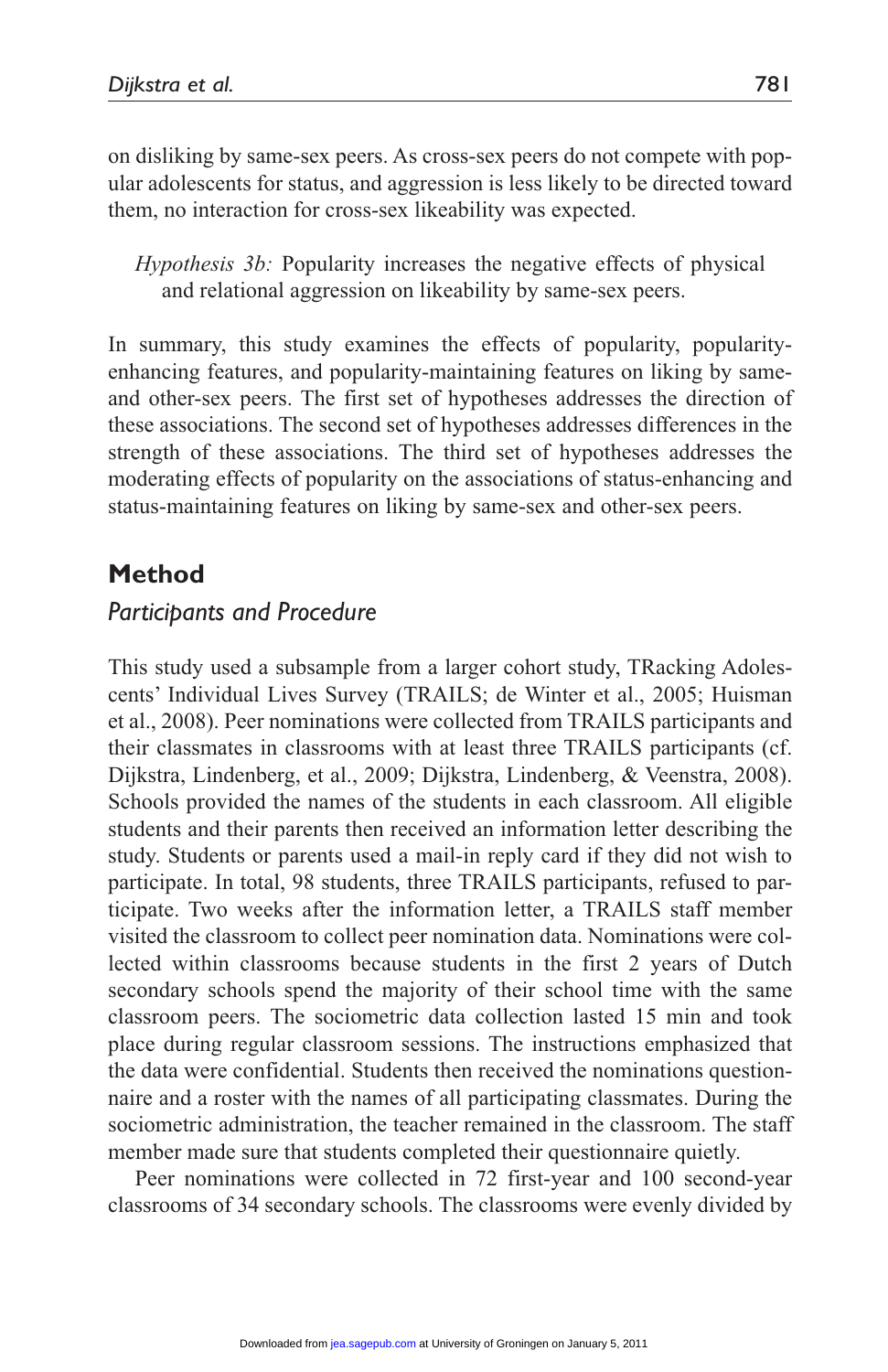educational track: low (60 classrooms), middle (53), and high (59). Of the 3,672 students who were asked to participate, 90.2% completed the sociometric measure. This yielded a sample of 3,312 students (1,675 boys, 1,637 girls), including 1,007 TRAILS participants ( $M$  age = 13.60;  $SD = .66$ ; 92.7% of the participants were between the ages of 12 and 14). The average number of students per classroom was  $18.4$  (*SD* = 6.0; range: 7 to 30). The ethnic composition of the sociometric sample was 87.3% White, 0.5% Turkish, 0.6% Moroccan, 1.7% Surinamese, 1.2% Antillian/Aruban, 2.5% Indonesian, and 6.1% Other.

TRAILS students who participated in the sociometric assessment did not differ from TRAILS students who did not participate in the sociometric assessment in terms of gender, social withdrawal, impulsivity, or delinquency. However, *t* tests indicated that they were less depressed and aggressive and had fewer social and attention problems ( $p < .05$ ). These differences, however, were not considered crucial for the goals of the current study.

## *Measures*

All measures in the present study are derived from the peer nominations. Respondents could name an unlimited number of peers for each question. Same-gender as well as cross-gender nominations were allowed for each question.

*Same-gender and cross-gender likeability.* Same-gender likeability was based on the number of nominations students received from same-gender peers for the question "Which classmates do you like?" Cross-gender likeability was based on the number of nominations students received from cross-gender peers for this same question. In both cases, the raw number of nominations was divided by the number of participating same-gender and cross-gender classmates. This yielded proportion scores (range: 0-1) that indicated by what proportion of same-gender and cross-gender classmates each student was named as liked.

*Popularity.* Popularity was the number of nominations received for the question "Who do others want to be associated with?" again divided by the number of nominating classmates. To determine whether this measure of popularity was distinct from other dimensions of peer status, it was correlated with social preference (liked minus disliked nominations received), social impact (liked plus disliked nominations received), best friend nominations received, and liked most nominations received. These correlations were sufficiently low  $(rs = .15, .24, .27,$  and  $.19$ , respectively) to indicate that popularity was not redundant with the other constructs.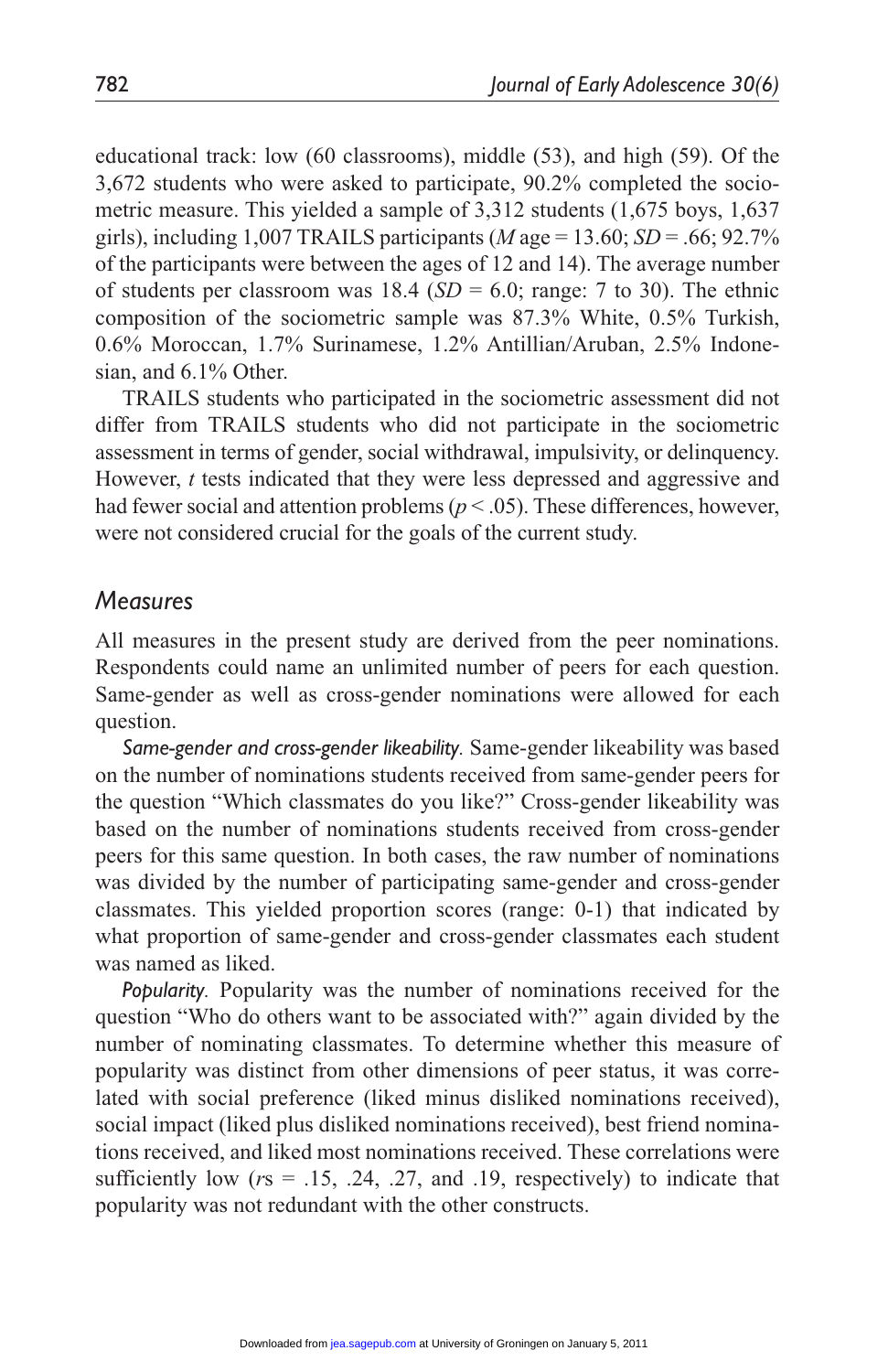*Status-enhancing characteristics and behaviors.* Peer nominations were also used to assess substance use ("Who uses alcohol and/or [soft]drugs on a regular basis?"), athletic abilities ("Who is good in sports?"), physical attractiveness ("Who is good looking?"), overt aggression ("Who often argues and/or initiates a fight?"), and relational aggression ("Who gossips/ spreads rumors about others?"). Nominations received were again divided by the number of nominators, yielding proportion scores from each construct. Finally, all peer-nomination based proportion scores were standardized in the total sample to a mean of 0 and standard deviation of 1.

## **Results**

## *Descriptive Statistics*

Table 1 presents the means and standard deviations for all study variables in the total sample and by gender. Gender differences were tested using *t*-tests. Boys had higher cross-gender likeability scores than girls,  $t(3292) = -4.78$ ,  $p < .001$ , whereas girls had higher same-gender likeability scores ,  $t(3307) =$ 7.11,  $p < .001$ . Boys scored higher than girls on substance use,  $t(3167) = 4.54$ , athletic abilities,  $t(3092) = 20.21$ , and physical aggression,  $t(2226) = 18.88$ (all  $ps < .001$ ). Girls scored higher on attractiveness,  $t(2686) = 23.43$ , and relational aggression,  $t(2783) = 19.71$  (all  $ps < .001$ ). There was no gender difference for popularity.

# *Correlations Among Main Study Variables*

Table 2 presents the correlations between the predictor variables and sameand cross-gender likeability in the total sample and by gender. As far as no large differences appeared in the correlations for boys and girls, we focus on differences in correlations between predictor variables and same- versus cross-gender likeability in the total sample.

Popularity was more positively associated with cross-gender likeability than same-gender likeability ( $rs = .25$  and .04, respectively,  $z = 12.39$ ,  $p <$ .001). The same was true for substance use (*r*s = .14 and .03, respectively,  $z = 6.38$ ,  $p < .001$ ). Athletic abilities and attractiveness correlated positively with both types of likeability. The correlations of athletic abilities with sameand cross-gender likeability did not differ for boys (*r*s = .32 and .31, respectively,  $z = .45$ ,  $p = .64$ ). For girls, however, athletic abilities were more strongly associated with cross-gender likeability  $(r = .34)$  than same-gender likeability ( $r = .19$ ,  $z = 6.54$ ,  $p < .001$ ). Attractiveness was more strongly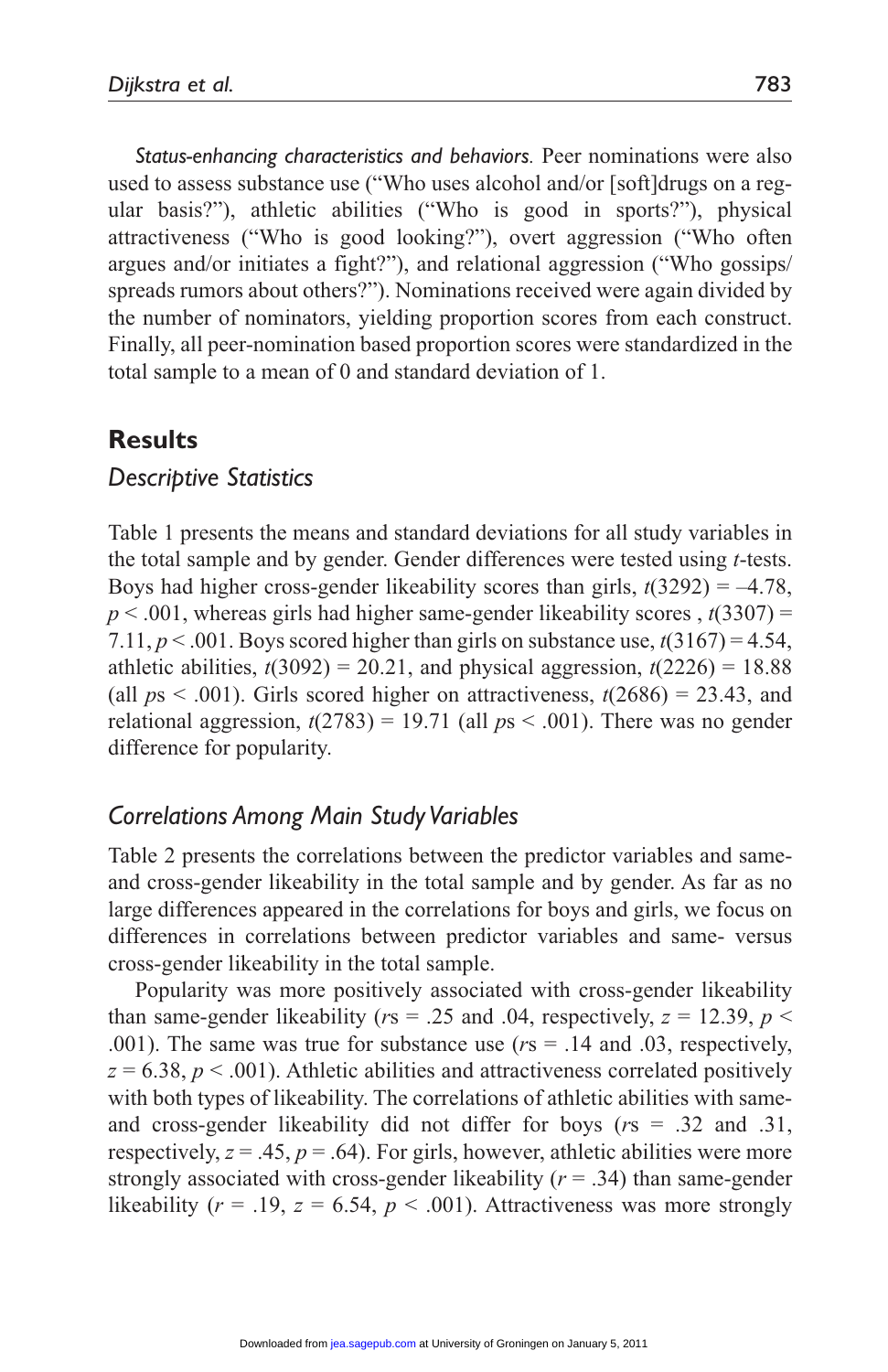|                          | Total sample<br>$(N = 3,312)$ |       |                 | Boys<br>$(N = 1,675)$ | Girls<br>$(N = 1,637)$ |       |
|--------------------------|-------------------------------|-------|-----------------|-----------------------|------------------------|-------|
|                          | M                             | SD    | M               | SD                    | M                      | SD    |
| Same-gender likeability  | .68                           | .23   | .66             | .24                   | ا7.                    | .23   |
| Cross-gender likeability | .43                           | .27   | .46             | .28                   | .41                    | .26   |
| Popularity               | 10.                           | . I 3 | .10             | . I 3                 | 10.                    | .12   |
| Substance use            | .07                           | . I 3 | .08             | . I 5                 | .06                    | .12   |
| Athletic abilities       | .30                           | .27   | .39             | .28                   | .21                    | .21   |
| Physical attractiveness  | 19.                           | .19   | $\overline{11}$ | . I 3                 | .26                    | .22   |
| Physical aggression      | .08                           | 14.   | .12             | . 18                  | .03                    | .07   |
| Relational aggression    | . 12                          | . I 3 | .08             | ۱٥.                   | .17                    | . I 5 |

| Table 1. Descriptive Statistics for Main Study Variables |  |  |
|----------------------------------------------------------|--|--|
|----------------------------------------------------------|--|--|

|                                         |  | <b>Table 2.</b> Correlations of Status and Status-Related Characteristics |  |
|-----------------------------------------|--|---------------------------------------------------------------------------|--|
| With Same- and Cross-Gender Likeability |  |                                                                           |  |

|                         |                                | Total sample<br>$(N = 3,312)$   | <b>Boys</b><br>$(N = 1,675)$   |                                 | Girls<br>$(N = 1,637)$         |                                 |
|-------------------------|--------------------------------|---------------------------------|--------------------------------|---------------------------------|--------------------------------|---------------------------------|
|                         | Same-<br>gender<br>likeability | Cross-<br>gender<br>likeability | Same-<br>gender<br>likeability | Cross-<br>gender<br>likeability | Same-<br>gender<br>likeability | Cross-<br>gender<br>likeability |
| Popularity              | $.04*$                         | 25***                           | .03                            | .2   ***                        | $.06*$                         | .30***                          |
| Substance use           | .03                            | .∣4***                          | .05                            | . । 3 **                        | .03                            | $.15***$                        |
| Athletic abilities      | .2   ***                       | 33***                           | .32 ***                        | $.31***$                        | .19***                         | 34***                           |
| Physical attractiveness | $.31***$                       | 43***                           | 22 **                          | 47***                           | 34***                          | .55***                          |
| Physical aggression     | $-.17***$                      | $-.06***$                       | $-.16***$                      | $-.12***$                       | $-.13***$                      | $-.04$                          |
| Relational aggression   | $-.04*$                        | .02                             | $-.16***$                      | .02                             | $-.03$                         | .08**                           |

 $*_{p}$  < .05.  $*_{p}$  < .01.  $*_{p}$  < .001.

associated with cross-gender than same-gender likeability (*r*s = .43 and .31,  $z = 8.02, p < .001$ ) in the total sample. Overt aggression was more negatively related to same-gender than cross-gender likeability ( $rs = -.17$  and  $-.06$ , respectively,  $z = 6.42$ ,  $p < .001$ ). Finally, relational aggression was negatively associated with same-gender likeability for boys  $(r = -16)$ , whereas it was positively related to cross-gender likeability for girls (*r* = .08).

## *Multilevel Regression Analyses*

Same-gender and cross-gender likeability were predicted in a 4-step multilevel regression using MlwiN 2.00 (Rasbash et al., 2000). Multilevel analyses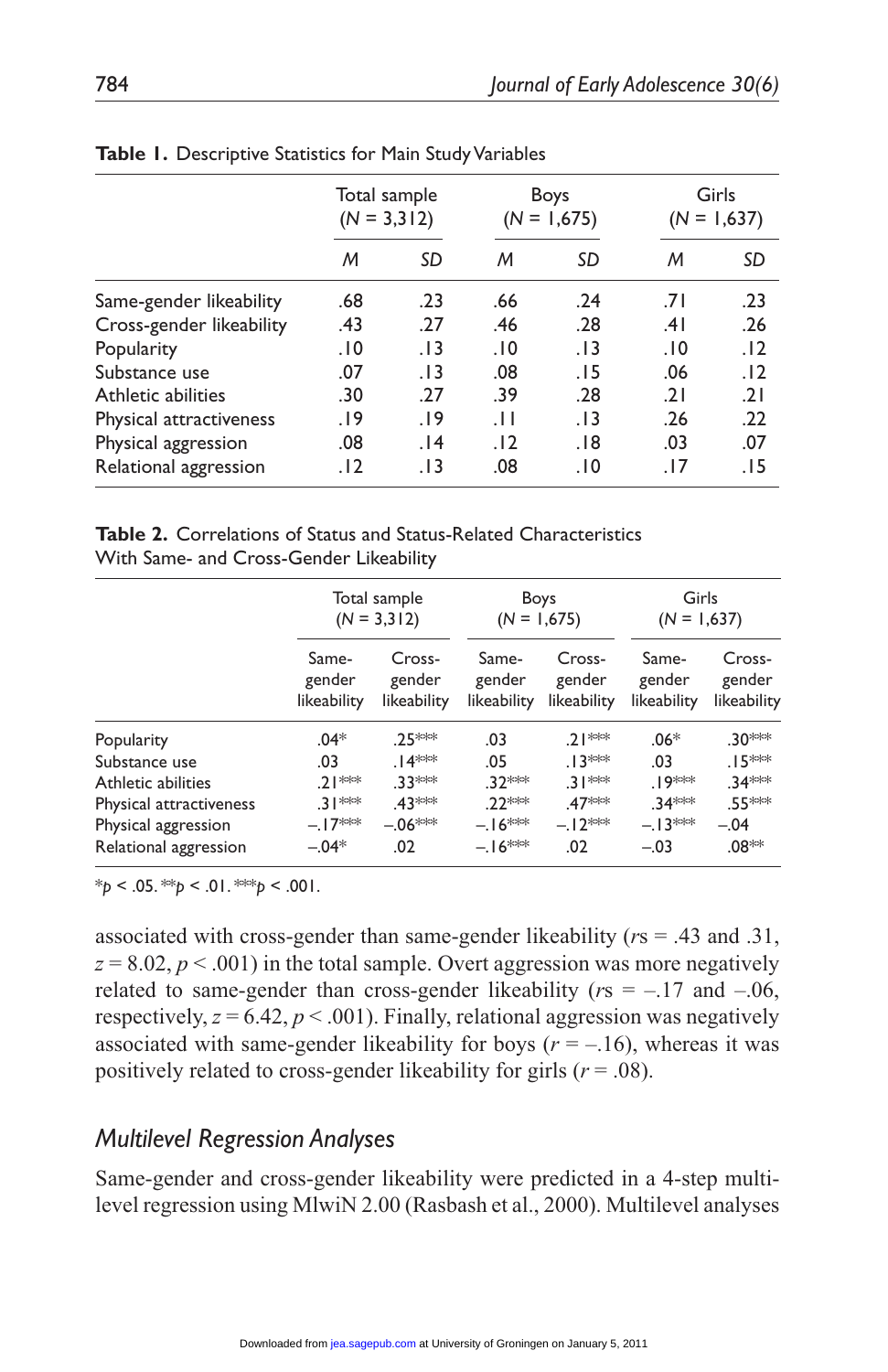enabled us to control for the violation of nonindependence of observations caused by the nested structure of the data, that is, adolescents (Level 1) within classrooms (Level 2; Snijders & Bosker, 1999). The multilevel analyses controlled for unobserved differences between classrooms and therefore yielded more accurate estimates of the Level 1 effect that if the effect of classroom was ignored. All hypotheses were tested with these multilevel regressions. In Step 1, gender and popularity and their interaction were entered. In Step 2, substance use, athletic abilities, attractiveness, overt aggression, and relational aggression were added to the model. In Step 3, the interactions of these characteristics with gender were added. If a characteristic did not interact with gender, its effects were reported from Step 2. If it did interact with gender, its effects were reported from Step 3. In Step 4, the two-way interactions of each main effect from Step 2 with popularity were added. We also examined the three-way interactions of each main effect from Step 2 with both gender and popularity in an extra step but they yielded no further significant effects. Therefore, they are not reported. The results from Steps 1 through 3 are summarized in Tables 3 and 4.

The first set of hypotheses addressed the *direction* of the effects of popularity, substance use, athletic abilities, attractiveness, and physical, and relational aggression on same- and cross-gender likeability. These effects are listed in Table 5, separately for boys and girls. They were derived from analyses that included both the main effects of these variables as well as their interactions with gender. In one set of analyses, girls were the reference category (coded as zero), meaning that the main effects hold for girls, whereas the interactions indicate how boys differ from girls. In a second set of analyses, boys were the reference category (coded as zero). Table 5 lists the main effects from these two sets of analyses.

As predicted by Hypothesis 1a, popularity was significantly related to same-gender and cross-gender likeability for boys (*b*s = .07 and .25, respectively) and girls (*b*s = .07 and .31, respectively; see Step 1 in Tables 3 and 4).

Also as expected (Hypothesis 1b), substance use was positively associated with same-gender likeability and cross-gender likeability (*b*s = .05 and .05, respectively; Step 2 in Tables 3 and 4). Athletic abilities were associated with same-gender likeability for boys and for girls (*b*s = .27 and .06, respectively) as well as with cross-gender likeability for boys and for girls (*b*s = .11 and .18, respectively; Step 3 in Tables 3 and 4). The same holds for physical attractiveness, but it appeared to be more strongly associated with same-gender likeability for girls ( $b = .35$ ) than for boys ( $b = .09$ ), while it was more conducive to cross-gender likeability in boys ( $b = .54$ ) than in girls ( $b = .38$ ; Step 3 in Tables 3 and 4).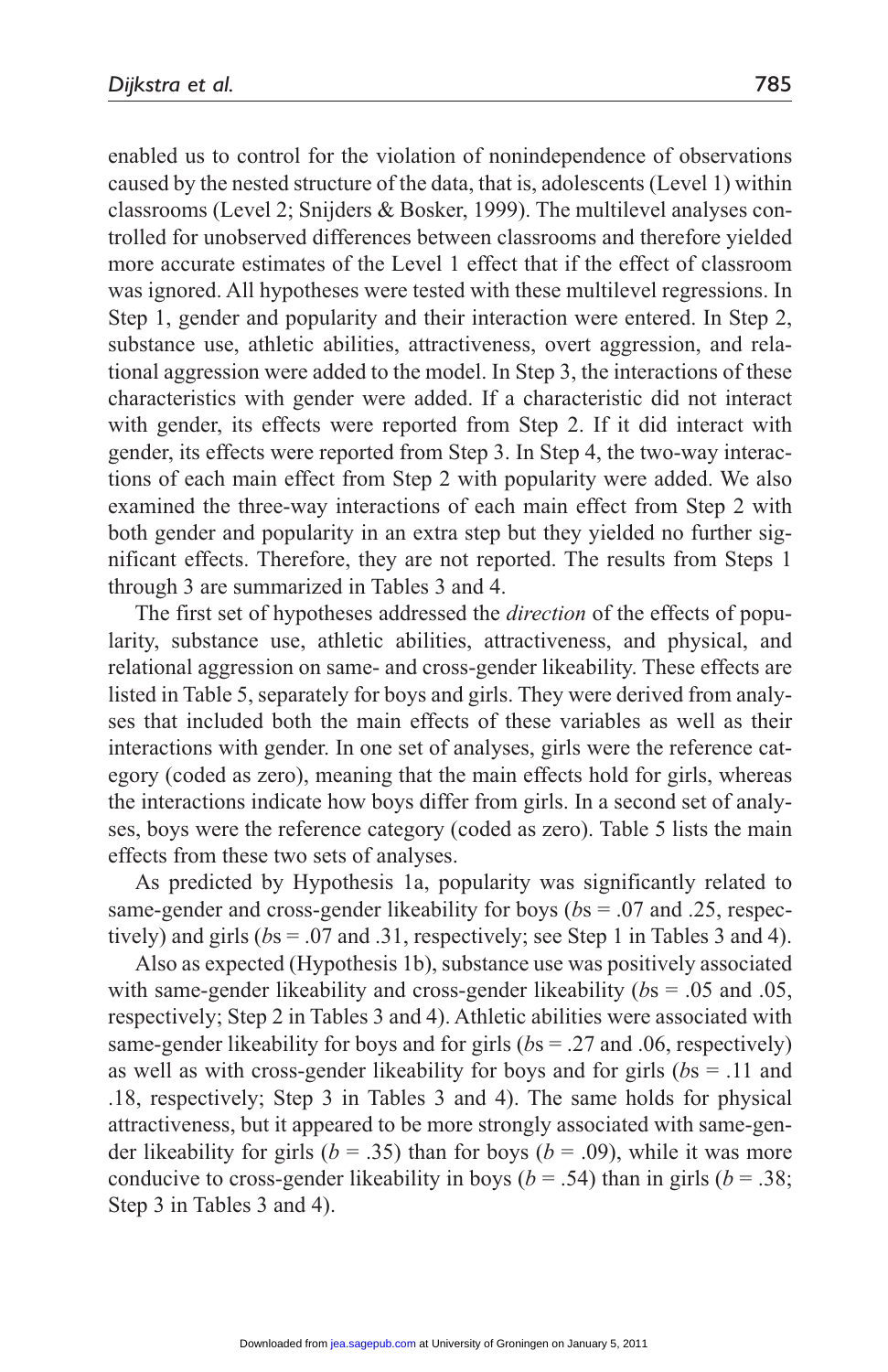|                                      | Step 1                  |     | Step 2                                                                                           |                                                                                     | Step 3                                                                              |                        | Step 4                      |                                                                                                                 |
|--------------------------------------|-------------------------|-----|--------------------------------------------------------------------------------------------------|-------------------------------------------------------------------------------------|-------------------------------------------------------------------------------------|------------------------|-----------------------------|-----------------------------------------------------------------------------------------------------------------|
|                                      | م                       | SE, | م                                                                                                | SΕ                                                                                  | م                                                                                   | 닍                      | م                           | SE,                                                                                                             |
| Main effect popularity               |                         |     |                                                                                                  |                                                                                     |                                                                                     |                        |                             |                                                                                                                 |
| Gender (1 = boys)                    |                         |     |                                                                                                  |                                                                                     | $-134$ <sup>**</sup>                                                                |                        | $-135**$                    | <b>044</b>                                                                                                      |
| Popularity                           | $-224***$<br>$-074*$    | 333 | –.II8 <sup>≱</sup> *<br>–.095***                                                                 | $rac{41}{627}$                                                                      | $-121***$                                                                           | 0.05                   | $-0.026$                    | .038                                                                                                            |
| Gender x Popularity                  | $-013$                  |     | 059                                                                                              | 032                                                                                 | $\sum_{i=1}^{\frac{1}{N}}$                                                          | 038                    | 042                         | 052                                                                                                             |
| Main effects characteristics         |                         |     |                                                                                                  |                                                                                     |                                                                                     |                        |                             |                                                                                                                 |
| Substance use                        |                         |     | $.047**$                                                                                         |                                                                                     | 026                                                                                 | 027                    | 040                         | 028                                                                                                             |
| Athletic abilities                   |                         |     | $\begin{array}{r} . & 82^{***} \\ . & 272^{***} \\ . & -146^{***} \\ . & -091^{***} \end{array}$ | $\frac{8}{9}$ $\frac{8}{9}$ $\frac{8}{9}$ $\frac{8}{9}$ $\frac{8}{9}$ $\frac{6}{9}$ | $-349$<br>$-211$<br>$-049$<br>$-049$                                                | 88338                  | $060*$                      | 88358                                                                                                           |
| Physical attractiveness              |                         |     |                                                                                                  |                                                                                     |                                                                                     |                        | $.344***$                   |                                                                                                                 |
| Physical aggression                  |                         |     |                                                                                                  |                                                                                     |                                                                                     |                        | $-238***$<br>$-052*$        |                                                                                                                 |
| Relational aggression                |                         |     |                                                                                                  |                                                                                     |                                                                                     |                        |                             |                                                                                                                 |
| Gender interactions                  |                         |     |                                                                                                  |                                                                                     |                                                                                     |                        |                             |                                                                                                                 |
| Gender x Substance use               |                         |     |                                                                                                  |                                                                                     |                                                                                     |                        | $-227$                      | 033                                                                                                             |
| Gender x Physical attractiveness     |                         |     |                                                                                                  |                                                                                     |                                                                                     |                        |                             |                                                                                                                 |
| Gender x Athletic abilities          |                         |     |                                                                                                  |                                                                                     |                                                                                     |                        | $.198***$                   |                                                                                                                 |
| Gender x Physical aggression         |                         |     |                                                                                                  |                                                                                     | $\begin{array}{r} .030 \\ -255^{***} \\ 210^{***} \\ 072 \\ -128^{***} \end{array}$ | 34828                  | $\overline{80}$             | $\frac{2}{3}$ $\frac{6}{2}$ $\frac{6}{2}$ $\frac{6}{3}$                                                         |
| Gender x Relational aggression       |                         |     |                                                                                                  |                                                                                     |                                                                                     |                        | $-129**$                    |                                                                                                                 |
| Popularity interactions              |                         |     |                                                                                                  |                                                                                     |                                                                                     |                        |                             |                                                                                                                 |
| Popularity x Substance use           |                         |     |                                                                                                  |                                                                                     |                                                                                     |                        | $-0.02$ <sup>*</sup>        |                                                                                                                 |
| Popularity x Athletic abilities      |                         |     |                                                                                                  |                                                                                     |                                                                                     |                        | $-0.44**$                   |                                                                                                                 |
| Popularity x Physical attractiveness |                         |     |                                                                                                  |                                                                                     |                                                                                     |                        | $-0.35*$                    |                                                                                                                 |
| Popularity × Physical aggression     |                         |     |                                                                                                  |                                                                                     |                                                                                     |                        | $-651$                      | $\frac{1}{4}$ $\frac{1}{6}$ $\frac{1}{6}$ $\frac{1}{6}$ $\frac{1}{6}$ $\frac{1}{6}$ $\frac{1}{6}$ $\frac{1}{6}$ |
| Popularity x Relational aggression   |                         |     |                                                                                                  |                                                                                     |                                                                                     |                        | $-0.31*$                    |                                                                                                                 |
| Explained variance                   | $\frac{1.7\%}{8.9\ 12}$ |     | 15.9%                                                                                            |                                                                                     |                                                                                     | $\frac{17.4\%}{8.337}$ | 18.5%                       |                                                                                                                 |
| Deviance                             |                         |     | 8,398                                                                                            |                                                                                     |                                                                                     |                        | 8,301                       |                                                                                                                 |
| Decrease in deviance                 | 65 ( $df = 3$ )***      |     | $514 (df = 5)$ <sup>***</sup>                                                                    |                                                                                     | 61 ( $df = 5$ ) <sup>**</sup>                                                       |                        | 36 $(df = 5)$ <sup>**</sup> |                                                                                                                 |

Note: Decrease in deviance indicates whether the model fits the data better than the former model.The decrease in deviance has approximately a chi-square<br>distribution with the degrees of freedom equal to the difference in Note: Decrease in deviance indicates whether the model fits the data better than the former model. The decrease in deviance has approximately a chi-square a. In the model without the interaction of gender with popularity, the effect of popularity was *b* = .07, *t*(3311) = 4.19, *p* < .001. distribution with the degrees of freedom equal to the difference in the number of parameters of the models.

\**p* < .05. \*\**p* < .01. \*\*\**p* < .001.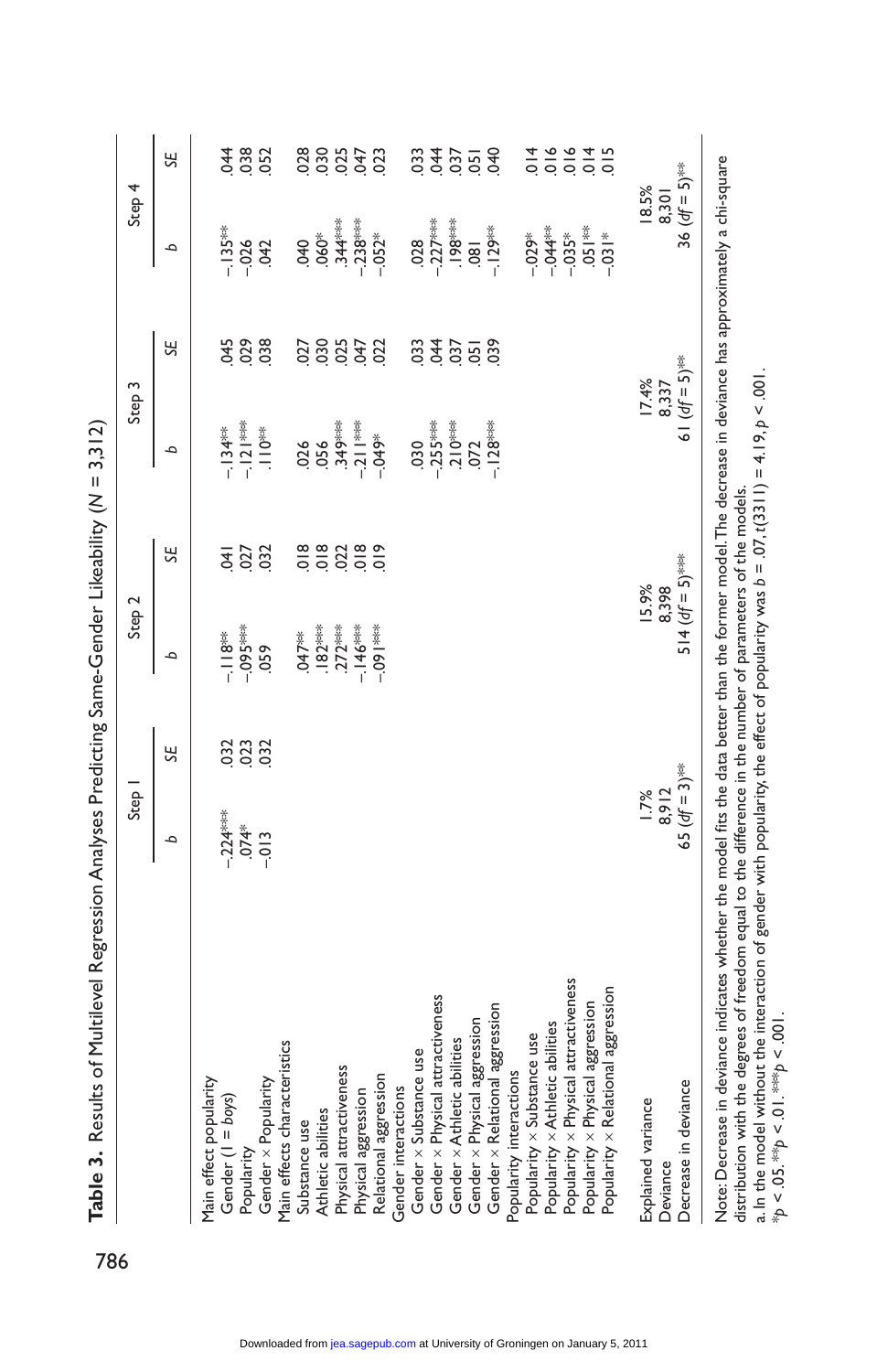| Main effect popularity<br>Gender (I = boys) |                    | Step I | Step <sub>2</sub>                               |                                                                                           | Step <sub>3</sub>                                       |                | Step 4                                         |                                                                                                   |
|---------------------------------------------|--------------------|--------|-------------------------------------------------|-------------------------------------------------------------------------------------------|---------------------------------------------------------|----------------|------------------------------------------------|---------------------------------------------------------------------------------------------------|
|                                             | ٩                  | SE     | م                                               | SE                                                                                        | ٩                                                       | SE             | م                                              | SE                                                                                                |
|                                             |                    |        |                                                 |                                                                                           |                                                         |                |                                                |                                                                                                   |
|                                             |                    |        | $\frac{440}{300}$<br>$\frac{440}{300}$          | 035                                                                                       |                                                         | 037            | $469***$<br>$-13***$<br>$-13***$               | .037                                                                                              |
| Popularity                                  |                    |        |                                                 | 023                                                                                       |                                                         |                |                                                | $032$<br>$043$                                                                                    |
| Gender x Popularity                         |                    |        |                                                 |                                                                                           | $\frac{472***}{043}$<br>043                             | $rac{24}{031}$ |                                                |                                                                                                   |
| Main effects characteristics                |                    |        |                                                 |                                                                                           |                                                         |                |                                                |                                                                                                   |
| Substance use                               |                    |        |                                                 |                                                                                           |                                                         |                | \$670.                                         |                                                                                                   |
| Athletic abilities                          |                    |        |                                                 |                                                                                           |                                                         |                |                                                |                                                                                                   |
| Physical attractiveness                     |                    |        |                                                 |                                                                                           |                                                         |                |                                                |                                                                                                   |
| Physical aggression                         |                    |        | $-1051***$<br>$-139***$<br>$-144***$<br>$-1015$ | $\frac{15}{2}$ $\frac{15}{2}$ $\frac{15}{2}$ $\frac{15}{2}$ $\frac{15}{2}$ $\frac{15}{2}$ |                                                         | 33333          |                                                | $\frac{1}{2}$ $\frac{1}{2}$ $\frac{1}{2}$ $\frac{1}{2}$ $\frac{1}{2}$ $\frac{1}{2}$ $\frac{1}{2}$ |
| Relational aggression                       |                    |        |                                                 |                                                                                           | $-176$<br>$-176$<br>$-15$<br>$-115$<br>$-143$<br>$-143$ |                | $.182***\n.378***\n-.127***\n-.052***$         |                                                                                                   |
| Two-way gender interactions                 |                    |        |                                                 |                                                                                           |                                                         |                |                                                |                                                                                                   |
| Gender x Substance use                      |                    |        |                                                 |                                                                                           |                                                         |                |                                                |                                                                                                   |
| Gender x Athletic abilities                 |                    |        |                                                 |                                                                                           |                                                         |                |                                                |                                                                                                   |
| Gender x Physical attractiveness            |                    |        |                                                 |                                                                                           | 020<br>069*<br>057***<br>096**                          | 35333          | $019$<br>-085**<br>-031<br>-031                | $\frac{5}{9}$ $\frac{2}{9}$ $\frac{2}{9}$ $\frac{2}{9}$                                           |
| Gender x Physical aggression                |                    |        |                                                 |                                                                                           |                                                         |                |                                                |                                                                                                   |
| Gender x Relational aggression              |                    |        |                                                 |                                                                                           |                                                         |                | $.092**$                                       | 033                                                                                               |
| Popularity interactions                     |                    |        |                                                 |                                                                                           |                                                         |                |                                                |                                                                                                   |
| Popularity x Substance use                  |                    |        |                                                 |                                                                                           |                                                         |                | $-021$                                         |                                                                                                   |
| Popularity x Athletic abilities             |                    |        |                                                 |                                                                                           |                                                         |                |                                                |                                                                                                   |
| Popularity x Physical attractiveness        |                    |        |                                                 |                                                                                           |                                                         |                |                                                |                                                                                                   |
| Popularity × Physical aggression            |                    |        |                                                 |                                                                                           |                                                         |                | $-067$<br>$-045$<br>$-045$<br>$-014$<br>$-016$ | <u>= = = = = =</u>                                                                                |
| Popularity x Relational aggression          |                    |        |                                                 |                                                                                           |                                                         |                |                                                |                                                                                                   |
| Explained variance                          | $6.3%$<br>8.170    |        | 28.2%<br>7,246                                  |                                                                                           | 28.5%<br>7,217                                          |                | 29.3%<br>7, IS5                                |                                                                                                   |
| Deviance                                    |                    |        |                                                 |                                                                                           |                                                         |                |                                                |                                                                                                   |
| Decrease in deviance                        | $374 (df = 3)$ *** |        | 924 ( $df = 5$ )***                             |                                                                                           | 29 $(df = 5)$ <sup>**</sup>                             |                | 62 ( $df = 5$ )**                              |                                                                                                   |

**Table 4.** Results of Multilevel Regression Analyses Predicting Cross-Gender Likeability ( Table 4. Results of Multilevel Regression Analyses Predicting Cross-Gender Likeability (N = 3.312)

Note: Decrease in deviance indicates whether the model fits the data better than the former model. The decrease in deviance has approximately a chi-square Note: Decrease in deviance indicates whether the model fits the data better than the former model. The decrease in deviance has approximately a chi-square distribution with the degrees of freedom equal to the difference in the number of parameters of the models. distribution with the degrees of freedom equal to the difference in the number of parameters of the models.

a. In the model without the interaction of gender with popularity, the effect of popularity was  $b = 29$ , t(3311) = 18.47, p < .001. a. In the model without the interaction of gender with popularity, the effect of popularity was *b* = .29, *t*(3311) = 18.47, *p* < .001.  $\gamma_p < .05$ ,  $\gamma_p > .01$ ,  $\gamma_p > .001$ . \**p* < .05. \*\**p* < .01. \*\*\**p* < .001.

787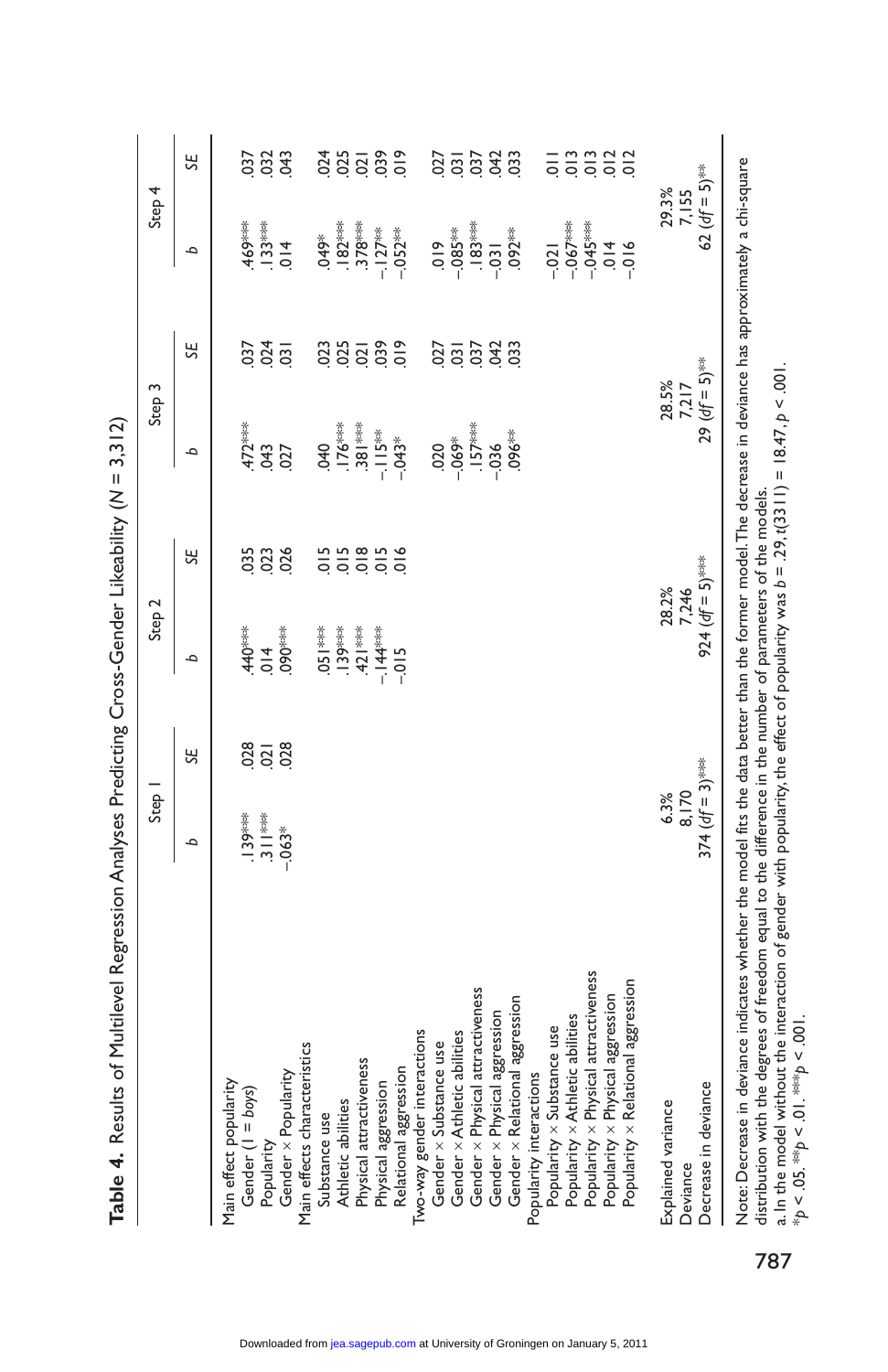| Same-gender<br>likeability | Cross-gender<br>likeability | <b>Difference</b><br>(z test) |
|----------------------------|-----------------------------|-------------------------------|
|                            |                             |                               |
| .074                       | .248                        | 5.80***                       |
| .074                       | .311                        | 7.65***                       |
|                            |                             |                               |
| .047                       | .051                        | .15                           |
| .047                       | .051                        | .15                           |
|                            |                             |                               |
| .266                       | .106                        | 5.33***                       |
| .056                       | .176                        | $3.08**$                      |
|                            |                             |                               |
| .094                       | .539                        | 8.82 **                       |
| .349                       | .381                        | .91                           |
|                            |                             |                               |
| $-.146$                    | $-.144$                     | .43                           |
| $-.146$                    | $-.144$                     | .43                           |
|                            |                             |                               |
| $-.178$                    | .054                        | 5.75***                       |
| $-.049$                    | $-.043$                     | 9۱.                           |
|                            |                             |                               |

**Table 5.** Unstandardized Regression Coefficients of Effects of Popularity and Characteristics on Same-Gender Likeability and Cross-Gender Likeability for Boys and Girls Separately

 $*_{p}$  < .05.  $*_{p}$  < .01.  $*_{p}$  < .001.

As expected (Hypothesis 1c), physical aggression was negatively related to same-gender likeability and to cross-gender likeability (*b*s = –.15 and –.14, respectively; Step 2 in Tables 3 and 4). No gender effects were found. Relational aggression was more negatively associated with same-gender likeability for boys ( $b = -.18$ ) than for girls ( $b = -.05$ ). Relational aggression was also negatively related to cross-gender likeability for girls  $(b = -.04)$ , whereas for boys a positive association was found  $(b = .05;$  Step 3 in Tables 3 and 4).

The second set of hypotheses concerned the difference in *strength* of the effects of the main variables on same-gender and cross-gender likeability. Here, we expected that popularity as well as those characteristics that account for popularity (i.e., substance use, athletic abilities, and physical attractiveness) would be more strongly related to cross-gender likeability than to same-gender likeability, whereas physical aggression and relational aggression as means to maintain a popular status would particularly be negatively related to same-gender likeability. Following recommendations by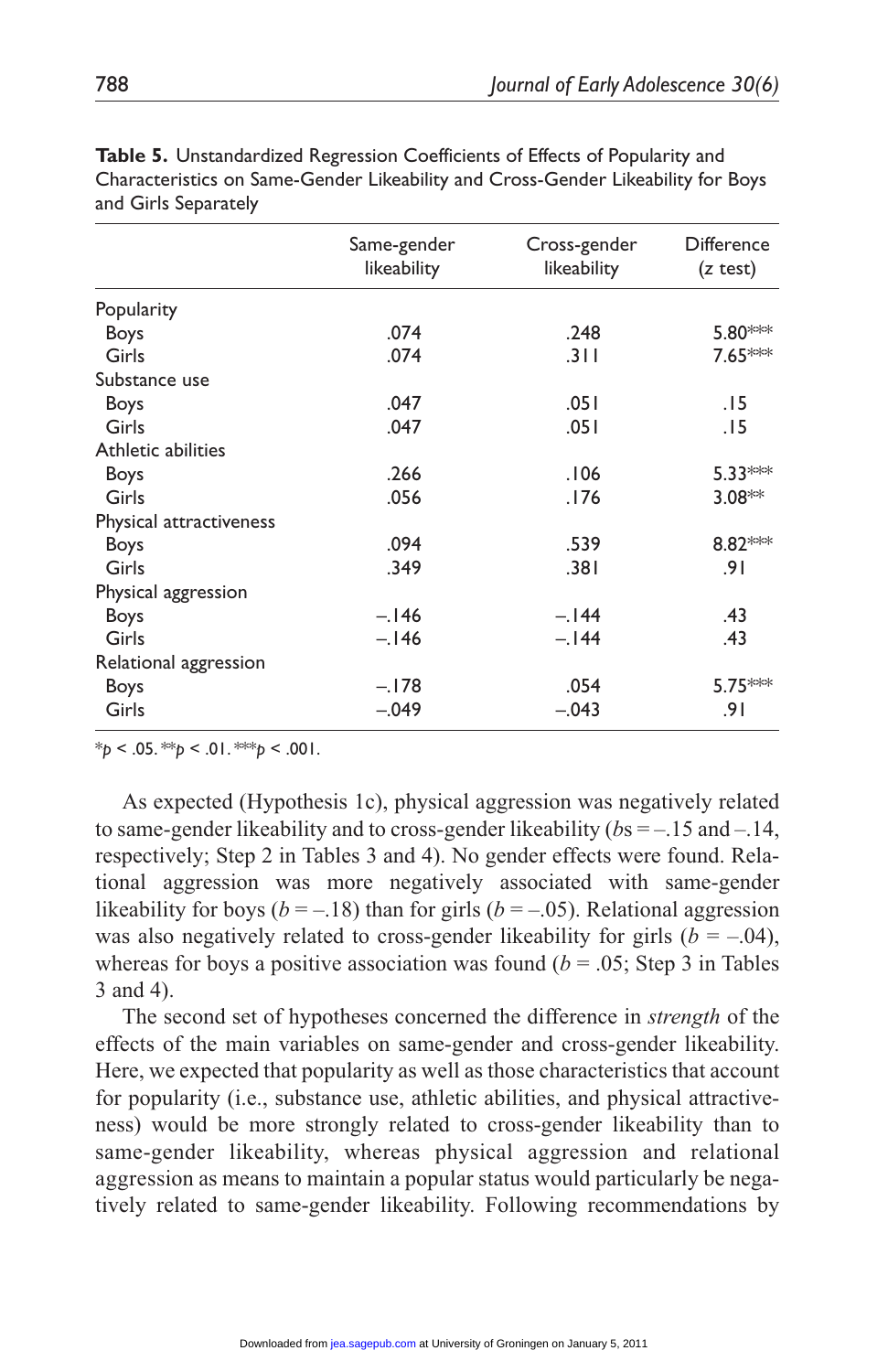Paternoster, Brame, Mazerolle, and Piquero (1998), we tested whether the *b*  coefficients were significantly different between the predictions of samegender likeability versus cross-gender likeability (see Table 5).

As expected, popularity was more strongly associated with cross-gender than same-gender likeability both for boys,  $z = 5.80$ ,  $p < .001$ , and girls,  $z =$ 7.65,  $p < .001$ . For substance use, no difference was found in its relationship with same-gender and cross-gender likeability ( $z = .15$ ,  $p = .88$ ). Furthermore, we found that for boys athletic abilities were more strongly related to same-gender likeability than to cross-gender likeability,  $z = 5.33$ ,  $p < .001$ , whereas for girls athletic abilities were more predictive for cross-gender likeability than for same-gender likeability,  $z = 3.08$ ,  $p < .01$ . For boys, however, physical attractiveness was particularly associated with cross-gender likeability rather than with same-gender likeability  $(z = 8.82, p < .001)$ . Although for girls, physical attractiveness was also more strongly associated with cross-gender likeability than with same-gender likeability, this difference appeared not to be significant ( $z = .91$ ,  $p = .36$ ).

No difference was found for the relationship of physical aggression with same-gender and cross-gender likeability  $(z = .43, p = .67)$ . In a similar way, no difference was found for the association of relational aggression with same-gender and cross-gender likeability for girls ( $z = 0.34$ ,  $p = .73$ ). For boys, however, it appeared that relational aggression was negatively related to same-gender likeability and positively to cross-gender likeability (*z* = 5.75,  $p < .001$ ).

As the regression coefficients were standardized, they also indicate the relative contribution of each variable to same- and cross-gender likeability. For boys, same-gender likeability was most strongly predicted by athletic abilities. For girls this was physical attractiveness. For both boys and girls, the strongest correlates of cross-gender likeability were popularity and attractiveness. In addition, athletic abilities also strongly predicted cross-gender likeability for girls. Physical and relational aggression and substance use were relative weak predictors of the outcome variables.

The third set of hypotheses was aimed at the *moderating* effect of popularity on the association of features that help to achieve status and those aimed at maintaining status with same-gender and cross-gender likeability. Specifically, we examined the extent to which popularity moderated the effects of substance use, athletic abilities, physical attractiveness, physical aggression, and relational aggression on likeability by same-sex and cross-sex peers. It appeared that the effects of both athletic abilities and physical attractiveness on likeability by same-gender peers and cross-gender peers were moderated by popularity. Furthermore, the effects of substance use, physical aggression,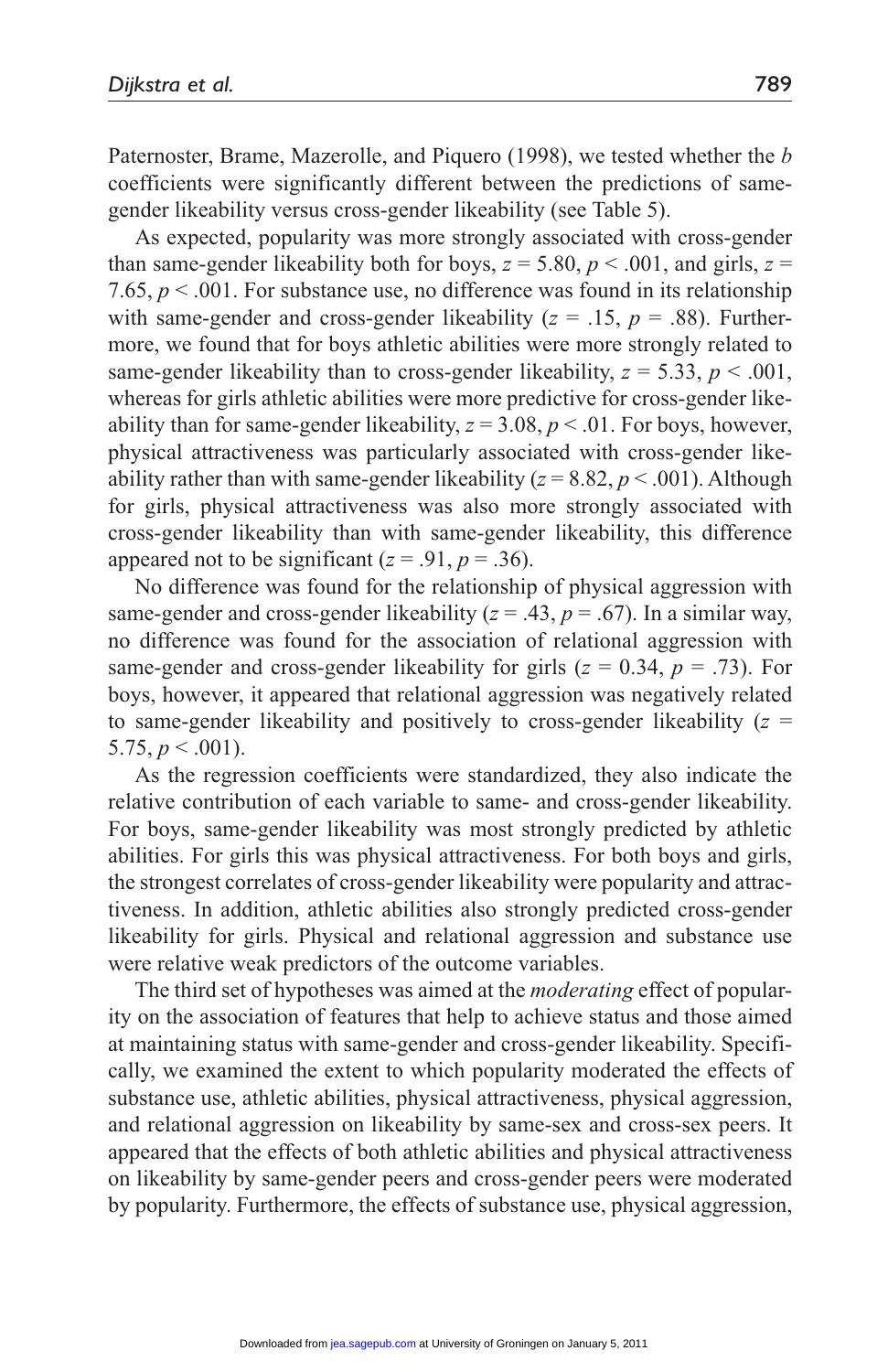and relational aggression on same-gender likeability were also moderated by popularity. No three-way interactions were found with gender. To facilitate the interpretation of the interaction effects, we composed multiple equations, alternating the values of the main effects  $(M \pm 1 \, SD)$  and holding all other variables in the models to their sample means (Aiken &West, 1991). Interaction effects were based on the unstandardized regression coefficients.

In line with Hypothesis 3a, it appeared that the effect of substance use on same-gender likeability was only significant for less-popular adolescents,  $b = .07$ ,  $t(3311) = 1.97$ ,  $p < .05$ , and not for more-popular adolescents,  $b = .01$ ,  $t(3311) = 0.41$ ,  $p = .68$ . No moderation effect was found for substance use on cross-gender likeability. Athletic abilities affected both same-gender and cross-gender likeability more strongly for less-popular adolescents,  $b = .10$ ,  $t(3311) = 2.89, p < .01$  and  $b = .25, t(3311) = 8.30, p < .001$ , respectively, than for more-popular adolescents,  $b = .02$ ,  $t(3311) = 0.53$ ,  $p = .60$  and  $b = .12$ ,  $t(3311) = 4.26$ ,  $p < 0.001$ , respectively. The same expected pattern emerged for physical attractiveness, which was more strongly associated with same-gender likeability and cross-gender likeability for less-popular adolescents, *b* = .38,  $t(3311) = 12.26$ ,  $p < .001$  and  $b = .42$ ,  $t(3311) = 16.27$ ,  $p < .001$ , respectively, compared to more-popular adolescents,  $b = .31$ ,  $t(3311) = 11.04$ ,  $p <$ .001 and  $b = .33$ ,  $t(3311) = 14.48$ ,  $p < .001$ , respectively.

Contrary to Hypothesis 3b, likeability by same-gender peers was more negatively affected by physical aggression for less-popular adolescents,  $b =$  $-0.29$ ,  $t(3311) = 5.56$ ,  $p \le 0.001$ , than for more-popular adolescents,  $b = -0.19$ ,  $t(3311) = 3.96$ ,  $p < 0.001$ . In line with our hypothesis, we found that relational aggression negatively affected same-gender likeability only for more-popular adolescents,  $b = -.08$ ,  $t(3311) = 3.36$ ,  $p < .001$ , and not for less-popular adolescents,  $b = -.02$ ,  $t(3311) = 0.72$ ,  $p = .47$ .

Finally, the moderating effects of popularity in explaining same- and crossgender likeability were relatively small compared to the main effects of Step 2. To determine whether the model fit the data better than the previous model, the decrease in deviance was examined (see Tables 3 and 4). It follows a  $\gamma^2$ distribution, with degrees of freedom equal to the difference in parameters between the models. A significant decrease in deviance indicates a significant improvement of model fit. Both models for same- and cross-gender likeability improved significantly over previous models. For all models, variance explained increased with the addition of new hypotheses. The sizes of these effects were small (Cohen, 1988), for the models with gender interactions (Step 3) and those with moderation by popularity (Step 4).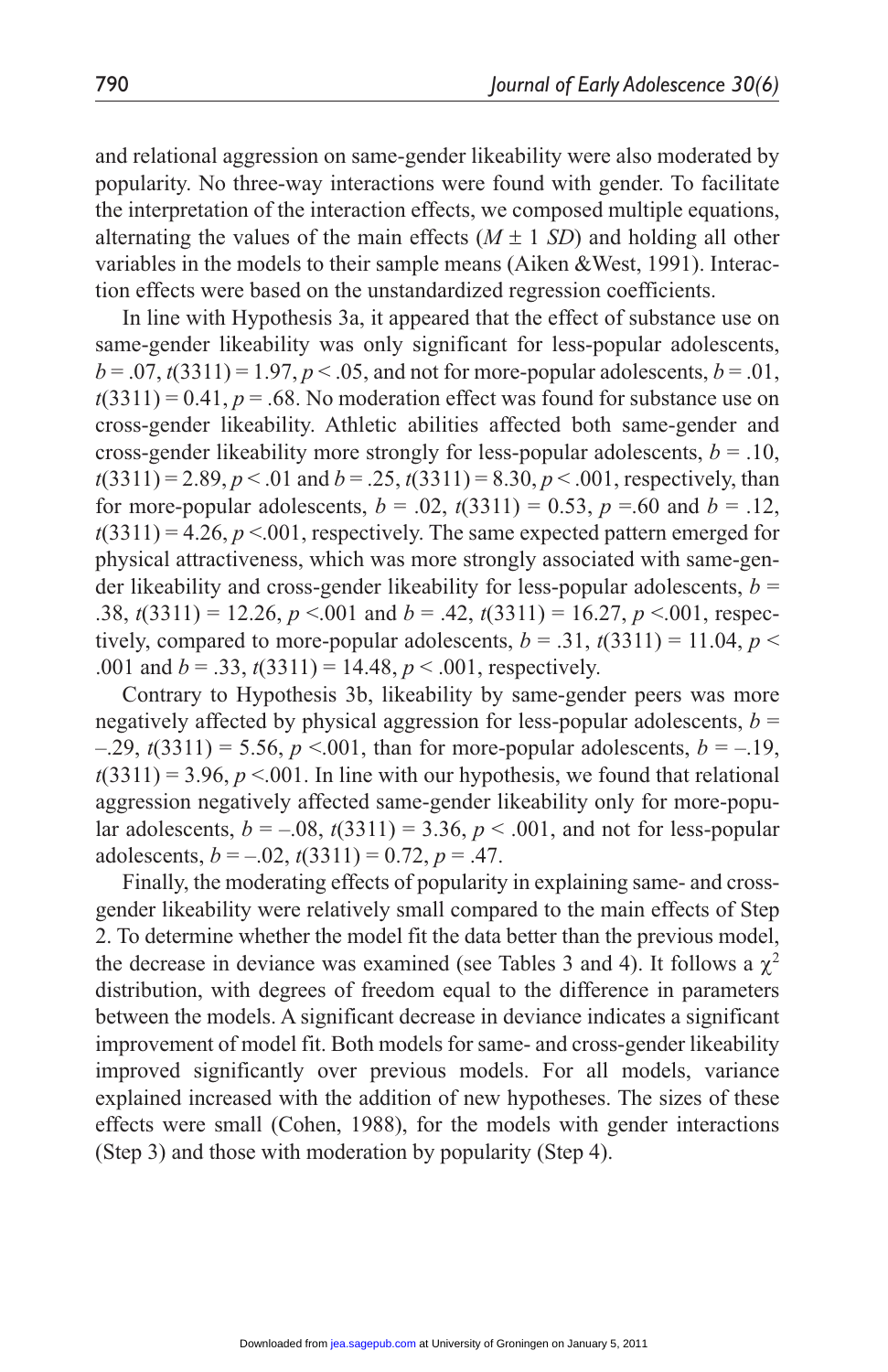# **Discussion**

The current study was undertaken to examine the relationship between popularity and likeability. More specifically, we examined the associations of popularity as well as substance use, athletic abilities, physical attractiveness, and physical and relational aggression on likeability by same-gender and cross-gender peers. As a theoretical starting point, we used a goal-framing perspective, which considers behaviors and characteristics in the light of its contribution to goals. One particular goal that becomes highly salient for adolescents is status in the peer group (Adler & Adler, 1998; Corsaro & Eder, 1990; Ollendick et al., 1992; Prinstein & La Greca, 2004; Sullivan, 1953). We use the theory of the maturity gap (Agnew, 2003; Moffitt, 1993) to specify what features are likely to contribute to status for adolescents. We argued that status can be achieved by features that stress maturity and contribute to closing the maturity gap (substance use, athletic abilities, and physical attractiveness), whereas physical and relational aggression are particularly helpful to maintain status among peers. Building on this distinction, we argued on the basis of goal-framing theory that features that contribute to goal achievement also for others will not only make popular but also will positively affect being liked by peers, whereas characteristics that help to maintain status thwart goal achievement of others and, therefore, reduce likeability by peers. In short, the theory of the maturity gap allowed rather specific predictions from the goal-framing theory about popularity and likeability. It seems to be a fruitful combination of the theories.

It was thus expected that substance use, athletic abilities, and physical attractiveness would be conducive to both popularity and likeability by peers, whereas physical aggression and relational aggression is negatively related to likeability even though it contributes to popularity. Our results supported these expectations by showing with regard to the *direction* of the effects that popularity as well as substance use, athletic abilities, and physical attractiveness were beneficial to liking by peers, whereas physical aggression and relational aggression decreased liking.

In addition, two effects of gender are of particular interest. We found that the effects of athletic abilities and physical attractiveness on same-gender likeability were mirrored for boys and girls. Whereas athletic ability was more strongly associated with same-gender likeability for boys, physical attractiveness was more strong related to same-gender likeability for girls. The exact opposite pattern was found for cross-gender likeability. These findings indicate that what boys and girls value in their same-gender peers (athletic abilities and physical attractiveness, respectively) is also valued in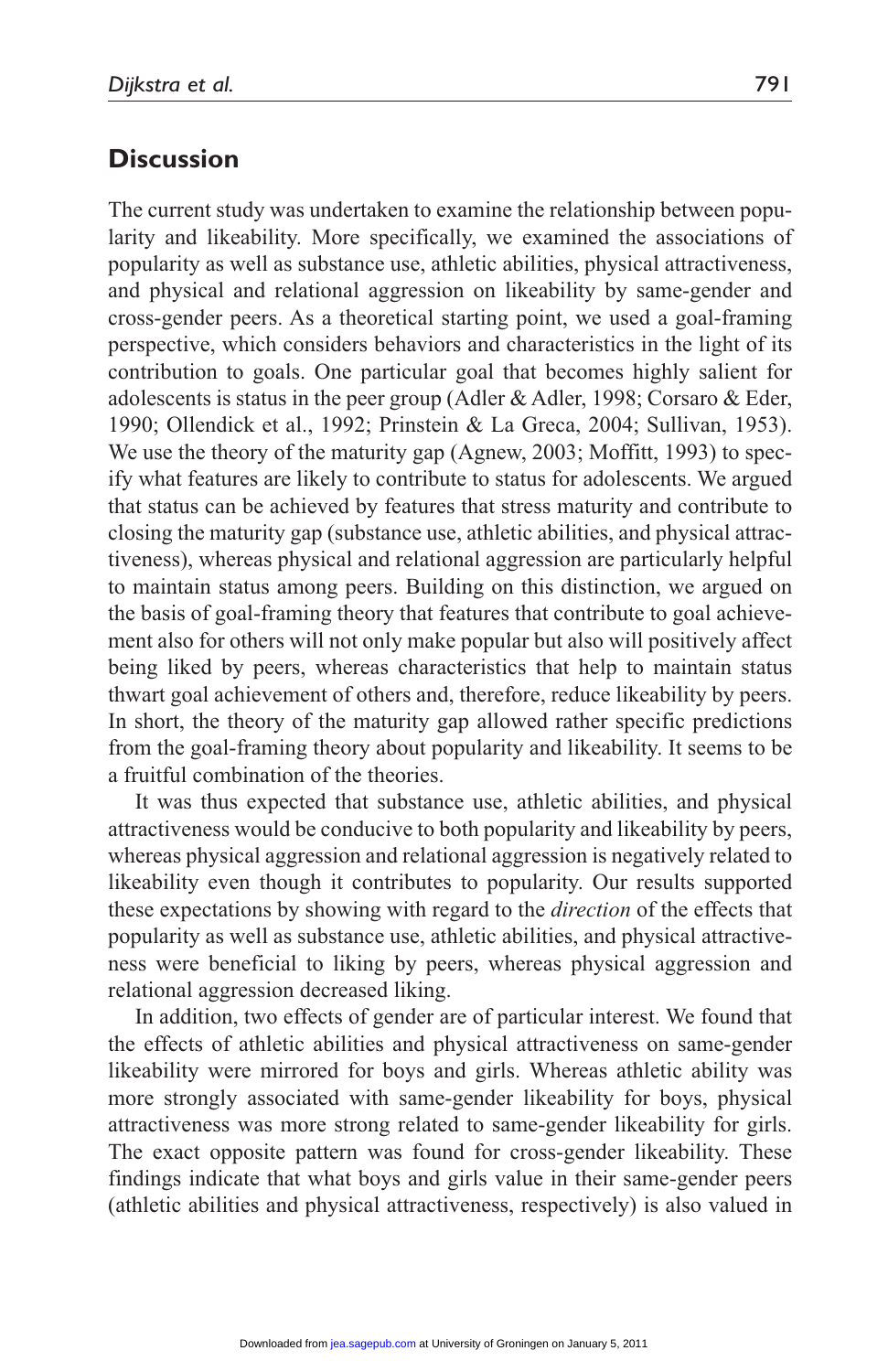cross-gender peers. This suggests that crossing the gender boundaries in adolescence is facilitated by resembling features of the opposite gender (see also Dijkstra et al., 2007). No large gender differences were found for the effects of physical and relational aggression except that relational aggression was more negatively associated with same-gender likeability for boys.

Furthermore, this study was conducted with a large sample of adolescents for which extensive peer nomination data were available. This allowed us to examine differences in *strength* of associations of popularity as well as substance use, athletic abilities, physical attractiveness, and physical and relational aggression with same-gender and cross-gender likeability. The results underline that disentangling liking by same- and cross-gender peers helps to understand the ways in which popularity and status-enhancing features are linked to being liked by peers. Our hypotheses concerning same- and cross-gender effects were based on the idea that competition and aggression for the maintenance of popularity are directed mainly at same-gender peers and therefore will evoke ambivalence in them. Thus, we hypothesized that features that enhance popularity and stress maturity (substance use, athletic ability, and physical attractiveness) would have a weaker effect on samegender than cross-gender likeability.

These expectations were partially supported. Particularly, popularity was by far more conducive to likeability by cross-sex peers than by same-sex peers. For girls, only athletic abilities were more strongly related to crossgender likeability than to same-gender likeability, whereas for boys only physical attractiveness was only more strongly associated with cross-gender likeability. Physical aggression and relational aggression were expected to be especially detrimental to same-gender likeability. However, no significant difference was found for the association of physical aggression with samegender likeability and cross-gender likeability, whereas only for boys relational aggression was more strongly related to same-gender likeability.

The reason that we did not find the expected effects for physical aggression and only partially for relational aggression could be due to the way both forms of aggression were measured. In the current study, participants were asked to nominate those peers who often fight or quarrel (physical aggression) and those who often gossips and spreads rumors about others (relational aggression). Particularly, our measure of physical aggression might be too broad and lack specificity with regard to the exact type of aggression and to whom it is directed. For example, previous research has already shown that proactive and reactive aggression are differently associated with peer group statuses (Card & Little, 2006; Prinstein & Cillessen, 2003). Specifically, Prinstein and Cillessen (2003) found that popularity among peers was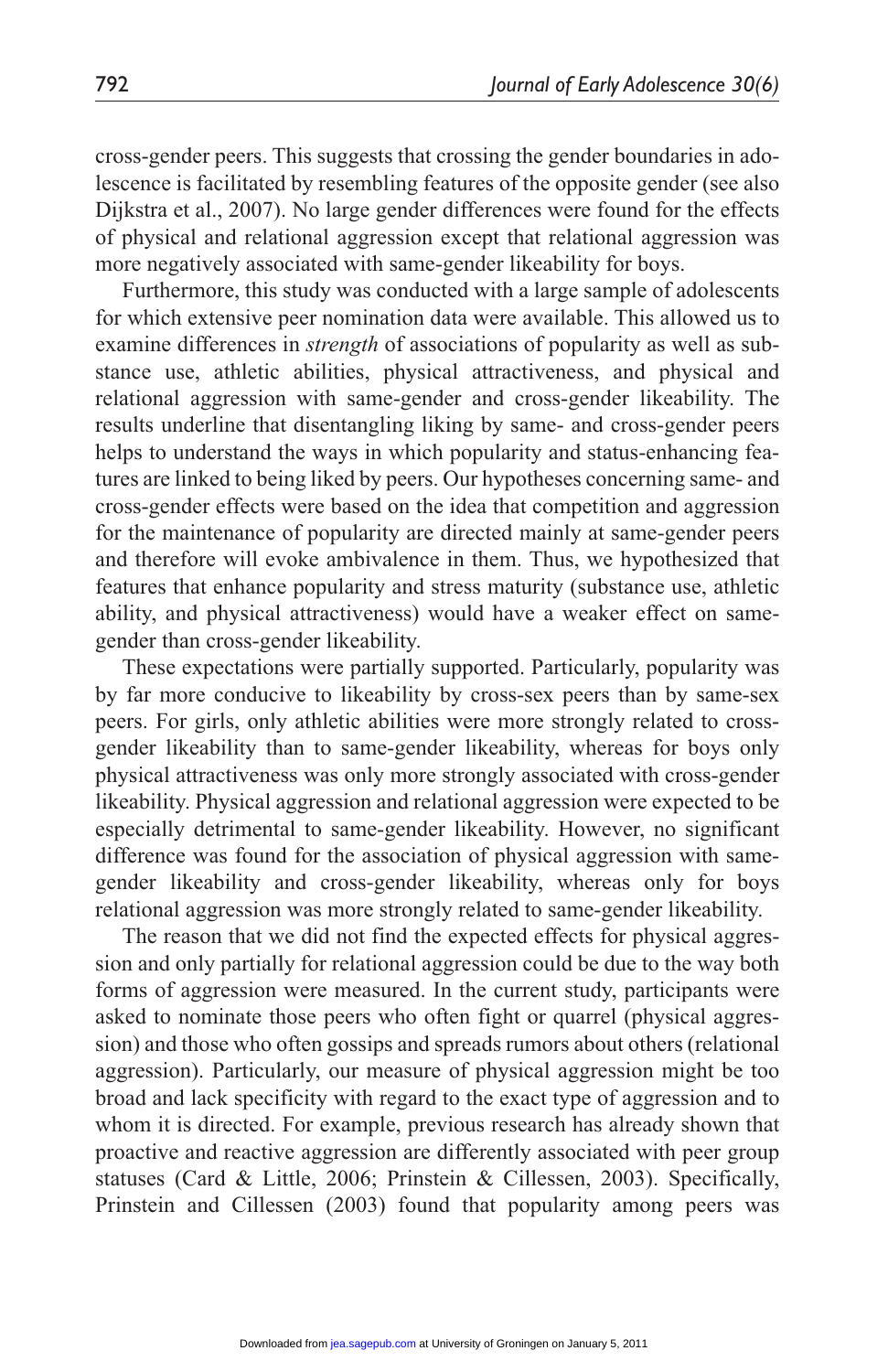particularly associated with proactive aggression. Considering the nature of proactive aggression, this finding fits our theoretical framework that aggression, particularly proactive, is an important means to maintain status.

In addition, specifying to whom aggression is directed allows us to consider the extent to which aggression is directed toward same-gender and cross-gender peers. Combining such information with specific forms of aggression would further help to differentiate between different forms of aggression and its role in maintaining status. This would also allow us to examine the role of bullying, which has also been considered as means to establish status hierarchies (Pellegrini & Bartini, 2001). If bullying is indeed a means to maintain status and competition for status mainly occurs among same-gender peers, one would expect that bullying is mainly directed at same-gender peers. However, a study by Veenstra and colleagues (2007) showed no large differences in the level of bullying toward same-gender and cross-gender peers. Either this finding contradicts our theoretical notion that aggression is a means to maintain status (aimed at same-gender peers) or bullying is not really a means to maintain status. In future research, disentangling these aspects of type and target of aggression and their associations with popularity and likeability could bring us more insight into the dynamics of maintaining status among peers who form a threat to a popular status.

Finally, we considered the *moderating* role of popularity for the effects of all characteristics on likeability. Here, we argued that for adolescents who are already popular, the added effect of substance use, athletic abilities, and physical attractiveness on likeability by peers is weaker than for adolescents who are not (yet) popular. As expected, we found that the positive effects of both athletic abilities and physical attractiveness on same-gender as well as cross-gender likeability were indeed more pronounced for less-popular adolescents than for more-popular adolescents. The same effect was found for substance use but only for same-gender likeability.

Furthermore, we expected that popularity will strengthen the negative effects of physical aggression and relational aggression, particularly among same-gender peers. As expected, the interaction of popularity with both forms of aggression was only significant for same-gender likeability. However, the results supported this expectation only for relational aggression, that is, relational aggression was negatively related to same-gender likeability only for more-popular adolescents. The negative effect of physical aggression was, however, stronger for less-popular than for more-popular adolescents. Apparently, popular adolescents are more "allowed" to be aggressive than less-popular adolescents, as indicated by the fact that for popular adolescents, physical aggressiveness does not detract much from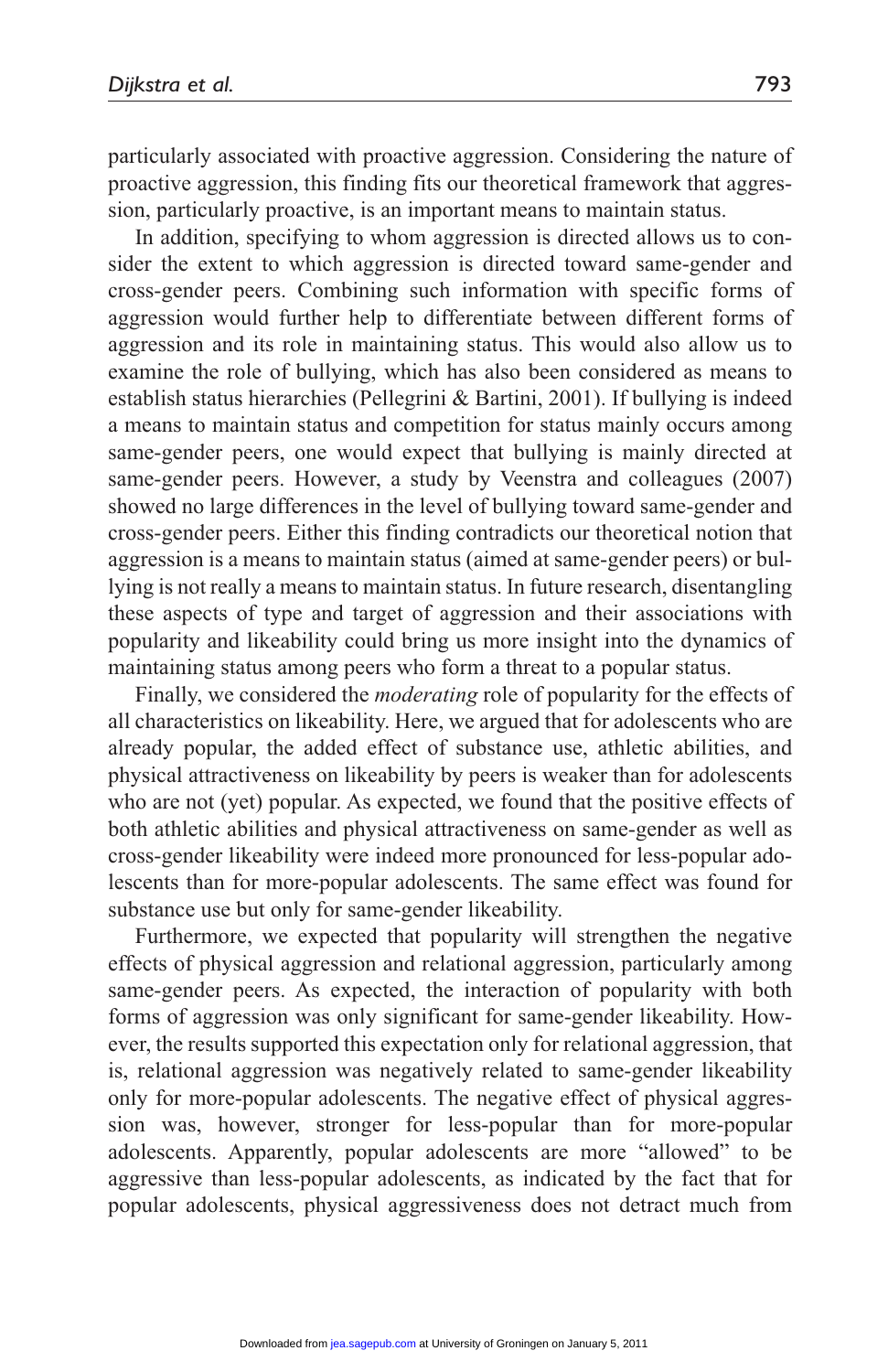likeability. An explanation is offered by Dijkstra, Lindenberg, and colleagues (2009), who showed that antisocial behaviors were particularly conducive to popularity when combined with other positive, prosocial characteristics, such as athleticism, physical attractiveness, and being supportive toward peers. These peer valued characteristics seem to take off the sharp edges of the negative features of antisocial behavior.

It should be noted that the moderator effects of popularity were relatively small. The strongest predictors of same- and cross-gender likeability were the main effects of popularity, attractiveness, and athletic abilities. The effect of physical aggression was modest, whereas relational aggression strongly predicted same-gender likeability for boys. Finally, substance use was not to a powerful predictor of either same-gender or cross-gender likeability.

## *Limitations*

This study has some limitations. First, the data from this study were crosssectional. Thus, it is not possible to conduct analyses that allow conclusions about causality. Hence, we were also unable to trace the development of behaviors over time. Others (Allen et al., 2005), however, showed for characteristics that are related to the achievement of popularity that popularity increased antisocial behavior over time. They argued that popular adolescents need to maintain or even increase their involvement in certain behaviors to keep their position in the peer hierarchy. Also for behaviors related to maintenance of popularity, such as physical aggression and relational aggression, we could not examine in what way these behaviors develop. A social dominance approach would expect that such behaviors decline in peer groups once status hierarchies are stabilized (Pellegrini & Bartini, 2001). Future research could profit from our distinction between features to achieve and maintain status to disentangle the development of different antisocial behaviors in relationship to popularity over time. Whereas nonaggressive antisocial behaviors that help bridge the maturity-gap, such a substance use, might increase over time, aggressive antisocial behaviors aimed at maintenance of a high-status might decline.

Second, all data in this study were derived from peer nominations, which could probably lead to problems regarding shared method variance (Vaillancourt & Hymel, 2006). However, there are two counterarguments. For one, measures derived from peer nominations are aggregated across multiple nominators, which enhance the reliability and validity of peer nomination data (Bukowski, Gauze, Hoza, & Newcomb, 1993; Bukowski & Hoza, 1989). Moreover, respondents in our study were allowed to name an unlimited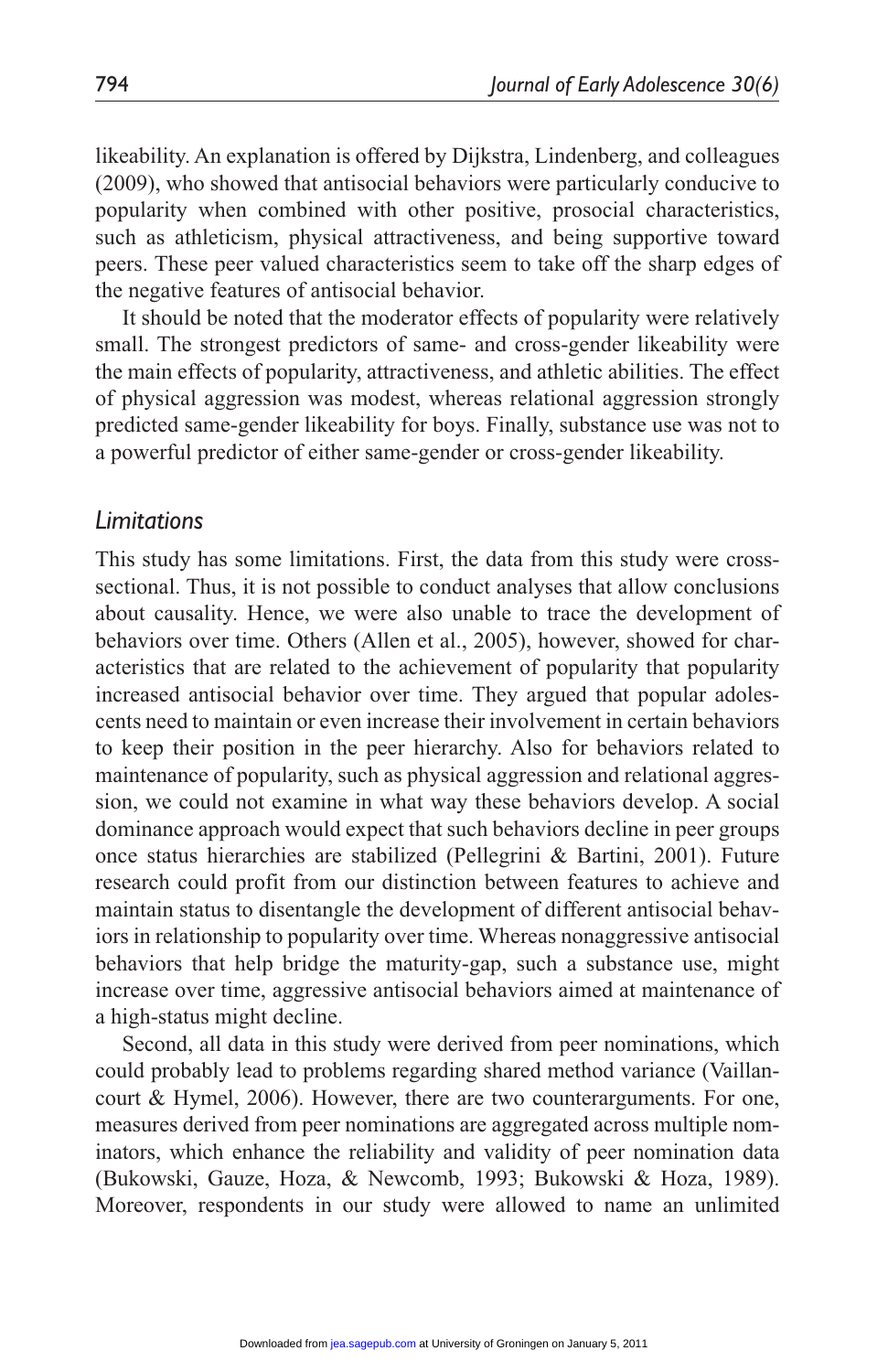number of same-gender as well as cross-gender peers. Consequently, we avoided a ceiling effect in which respondents tend to nominate the number of peers they are maximally allowed. Results of our study clearly showed the added value of this research design by revealing a high average number of nominations given to same-gender peers as well as cross-gender peers, which could not be captured by limited nominations.

It should also be considered that the goal of this study was to investigate to what extent popularity as well as other characteristics account for likeability of adolescents among peers. Peer nominations are especially well suited to determine which characteristics are related to likeability because the peers' knowledge about the behaviors and characteristics of other peers is the basis for the process of status attribution.

Furthermore, it is important to note that variables as derived from peer nominations reflect the level of agreement by peers regarding status or other features by any individual student in the classroom. Although partially accounted for by the strength of associations, it is important to keep in mind that an association between a peer nomination for popularity or likeability and a peer nomination of status-enhancing traits and behaviors does not necessarily mean that the same association exists in the minds of the perceivers (LaFontana & Cillessen, 2002).

Third, this study focused only on the classroom. Peer relationships in other contexts, such as neighborhood or clubs, were not assessed. Still, the classroom is an important context for adolescent popularity and likeability (Csikszentmihalyi  $\&$  Larson, 1984). In the 1st and 2nd years of secondary school, the adolescents of this study spend much time with the same classroom peers. In this regard, differences at the classroom level were not examined in this study. Although we controlled for nesting with multilevel analyses, no hypotheses were tested about classroom-level effects. This study addressed primarily the individual-level associations of popularity and its determinants with same- and cross-gender likeability. Future research might examine how these effects are further qualified by classroom characteristics. Jonkmann, Trautwein, and Lüdtke (2009) showed how classroom context affects the correlates of social dominance. This warrants a further look at the way in which the predictors of status are influenced by contextual factors such as classroom norms.

Fourth, our measure of popularity was somewhat different from other studies. It reflects the extent to which adolescents want to affiliate with certain peers (cf. Dijkstra, Cillessen, Lindenberg, & Veenstra, 2009). Whereas popularity is usually measured with most and least popular nominations, we assessed a particular aspect of popularity that is, the power to attract peers.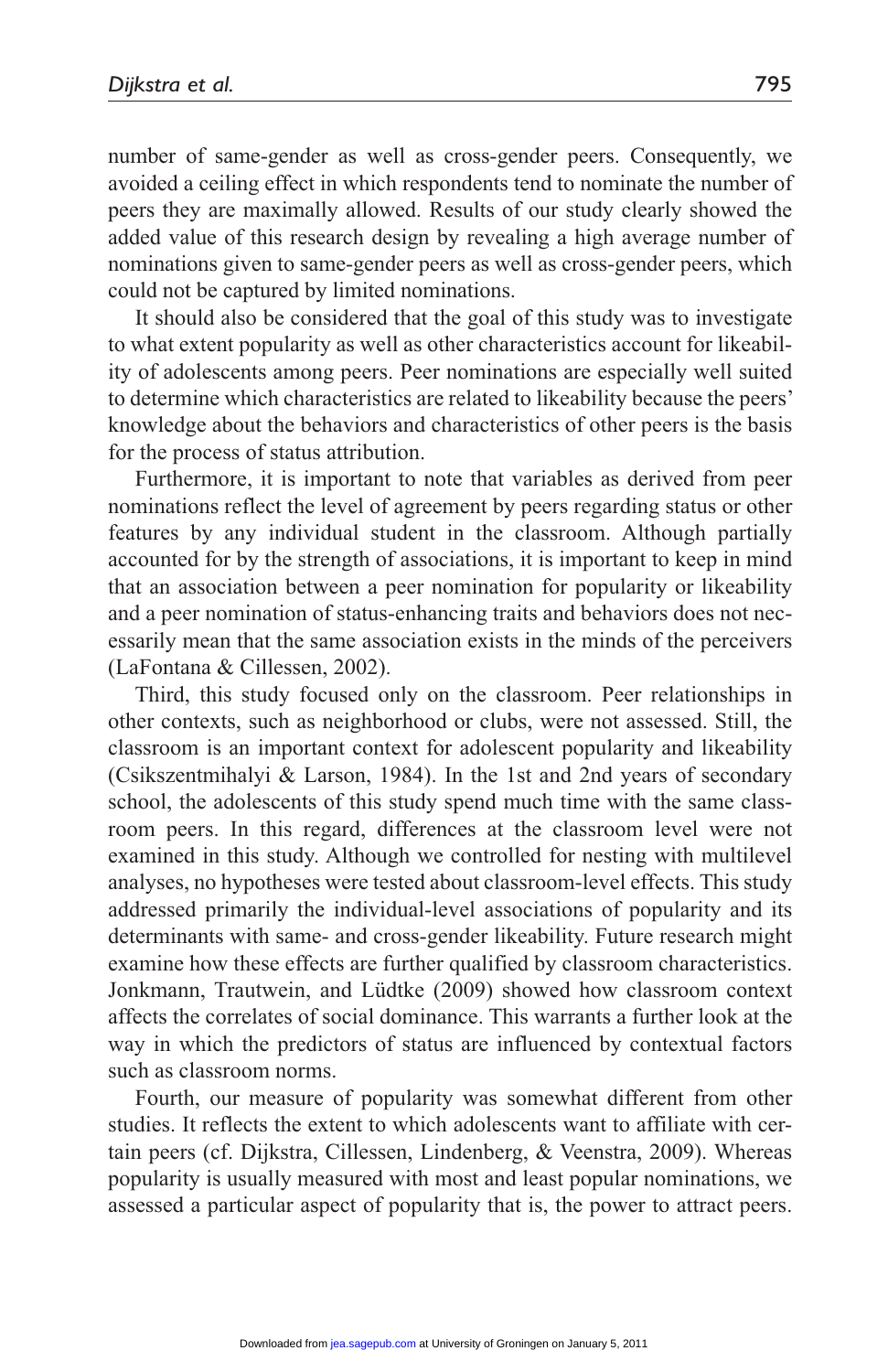On the one hand, this might be a disadvantage because it reduces the comparability with other research. On the other hand, we captured a specific aspect of popularity (the power to attract) rather than the broad multidimensional notion that encompasses among other things, influence, social power as well as attractiveness for affiliation (de Bruyn & Cillessen, 2006; LaFontana & Cillessen, 2002; Lease et al., 2002; Parkhurst & Hopmeyer, 1998). From a developmental point of view, adolescents power to attract peer is particularly interesting because it is directly associated with the goal of closing the maturity gap.

Overall, the results of this study shed new light on the association between popularity and likeability. Future research may benefit from a goal-framing approach when examining this association, and the degree to which both dimensions are compatible with each other. This study demonstrated the importance of distinguishing same- and cross-gender perspectives. Thus, when examining such important goals as achieving and maintaining popularity, the gender of the adolescent as well as of the adolescent's peers must be taken into account.

## **Declaration of Conflicting Interests**

The author(s) declared no potential conflicts of interests with respect to the authorship and/or publication of this article.

## **Funding**

TRAILS is supported by grants GB-MW 940–38–011, ZonMW 100–001–004, ZonMw 60–60600–97–118, ZonMw 261–98–710, GB-MaGW 480–01–006, GB-MaGW 457–03–018, GB-MaGW 452–04–314, and 175.010.2003.005, from the Netherlands Organization for Scientific Research, and grants 301 and 393 from the Sophia Foundation for Medical Research.

## **Authors' Note**

This research is part of the TRacking Adolescents' Individual Lives Survey (J. Ormel and F. C. Verhulst, Principal Investigators), a collaboration of research centers from the University Medical Center and University of Groningen, Erasmus University Medical Center Rotterdam, University of Utrecht, Radboud Medical Center Nijmegen, and Trimbos Institute in the Netherlands.

## **Acknowledgment**

The authors are grateful to all adolescents, their parents, and teachers who participated in this research and to everyone who worked on this project and made it possible.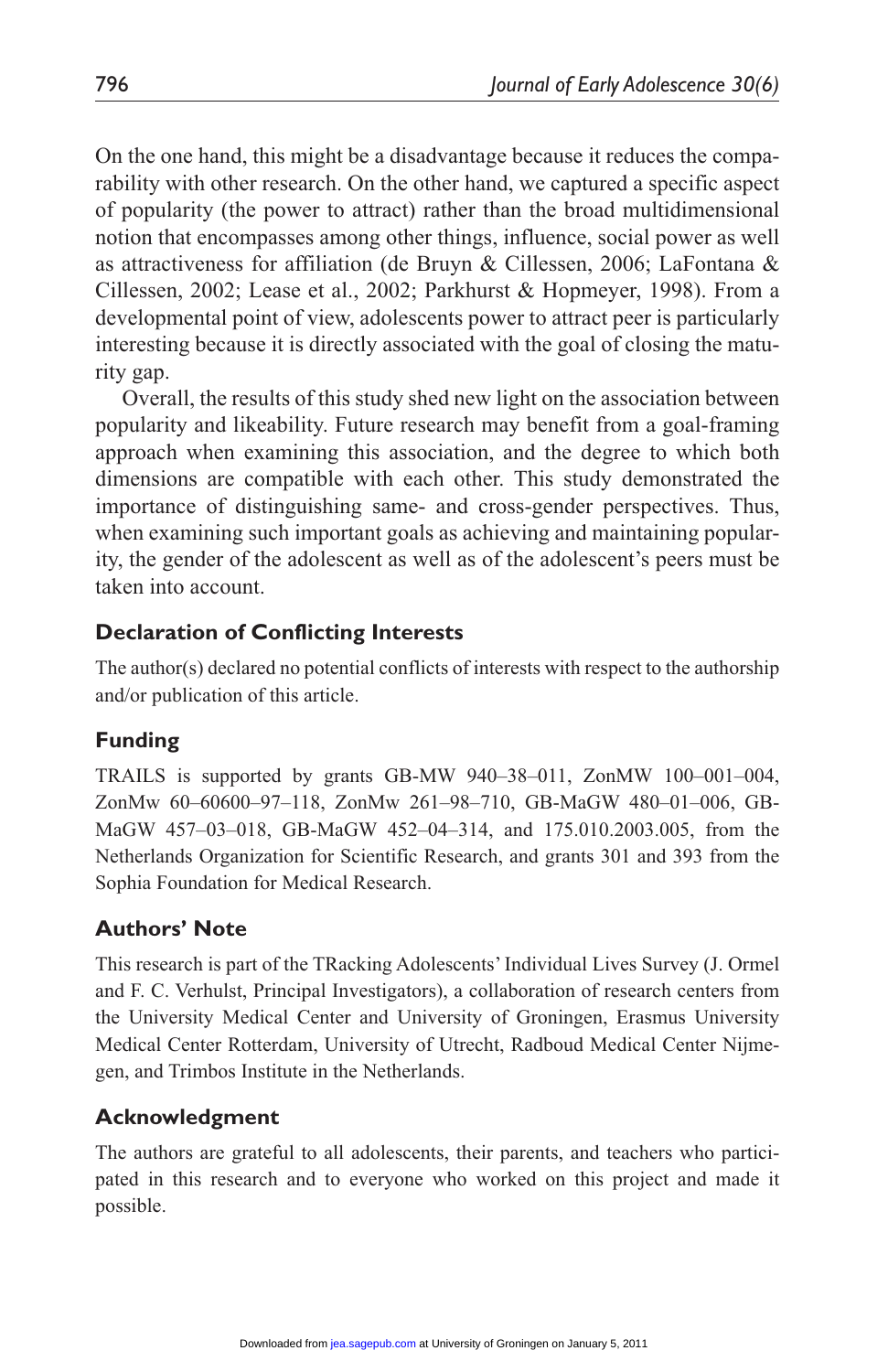#### **References**

- Adler, P. A., & Adler, P. (1995). Dynamics of inclusion and exclusion in preadolescent cliques. *Social Psychology Quarterly, 58*, 145-162.
- Adler, P. A., & Adler, P. (1998). *Peer power: Preadolescent culture and identity.* New Brunswick, NJ: Rutgers University Press.
- Agnew, R. (2003). An integrated theory of the adolescent peak in offending. *Youth & Society, 34*, 263-299.
- Aiken, L. S., & West, S. G. (1991). *Multiple regression: Testing and interpreting interactions*. Thousand Oaks, CA: SAGE.
- Allen, J. P., Porter, M. R., McFarland, F. C., Marsh, P., & McElhaney, K. B. (2005). The two faces of adolescents' success with peers: Adolescent popularity, social adaptation, and deviant behavior. *Child Development*, *76*, 747-760.
- Barkow, J. H. (1989). *Darwin, sex, and status*. Toronto, Ontario, Canada: University of Toronto Press.
- Berndt, T. J. (1982). The features and effects of friendship in early adolescence. *Child Development, 53*, 1447-1460.
- Bukowski, W. M., & Cillessen, A. H. N. (1998). *Sociometry then and now: Building on six decades of measuring children's experiences with the peer group*. San Francisco: Jossey-Bass.
- Bukowski, W. M., Gauze, C., Hoza, B., & Newcomb, A. F. (1993). Differences and consistency between same-sex and other-sex peer relationships during early adolescence. *Developmental Psychology, 29*, 255-263.
- Bukowski**,** W. M., & Hoza, B. (1989). Popularity and friendship: Issues in theory, measurement, and outcome. In T. J. Berndt & G. W. Ladd (Eds.), *Peer relationships in child development* (pp. 15-45). Oxford, UK: Wiley.
- Bukowski, W. M., Sippola, L. K., & Newcomb, A. F. (2000). Variations in patterns of attraction to same- and other-sex peers during early adolescence. *Developmental Psychology, 36*, 147-154.
- Cairns, R. B., & Cairns, B. D. (1995). Social ecology over time and space. In P. Moen, G. H. Elder, Jr., & K. Lüscher (Eds.), *Examining lives in context: Perspectives on the ecology of human development* (pp. 397-421). Washington, DC: American Psychological Association.
- Card, N.A. & Little, T.D. (2006). Proactive and reactive aggression in childhood and adolescence: A meta-analysis of differential relations with psychosocial adjustment. *International Journal of Behavioral Development, 50,* 466-480.
- Card, N. A., Stucky, B. D., Sawalani, G. M., & Little, T. D. (2008). Direct and indirect aggression during childhood and adolescence: A meta-analytic review of gender differences, intercorrelations, and relations to maladjustment. *Child Development, 79*, 1185-1229.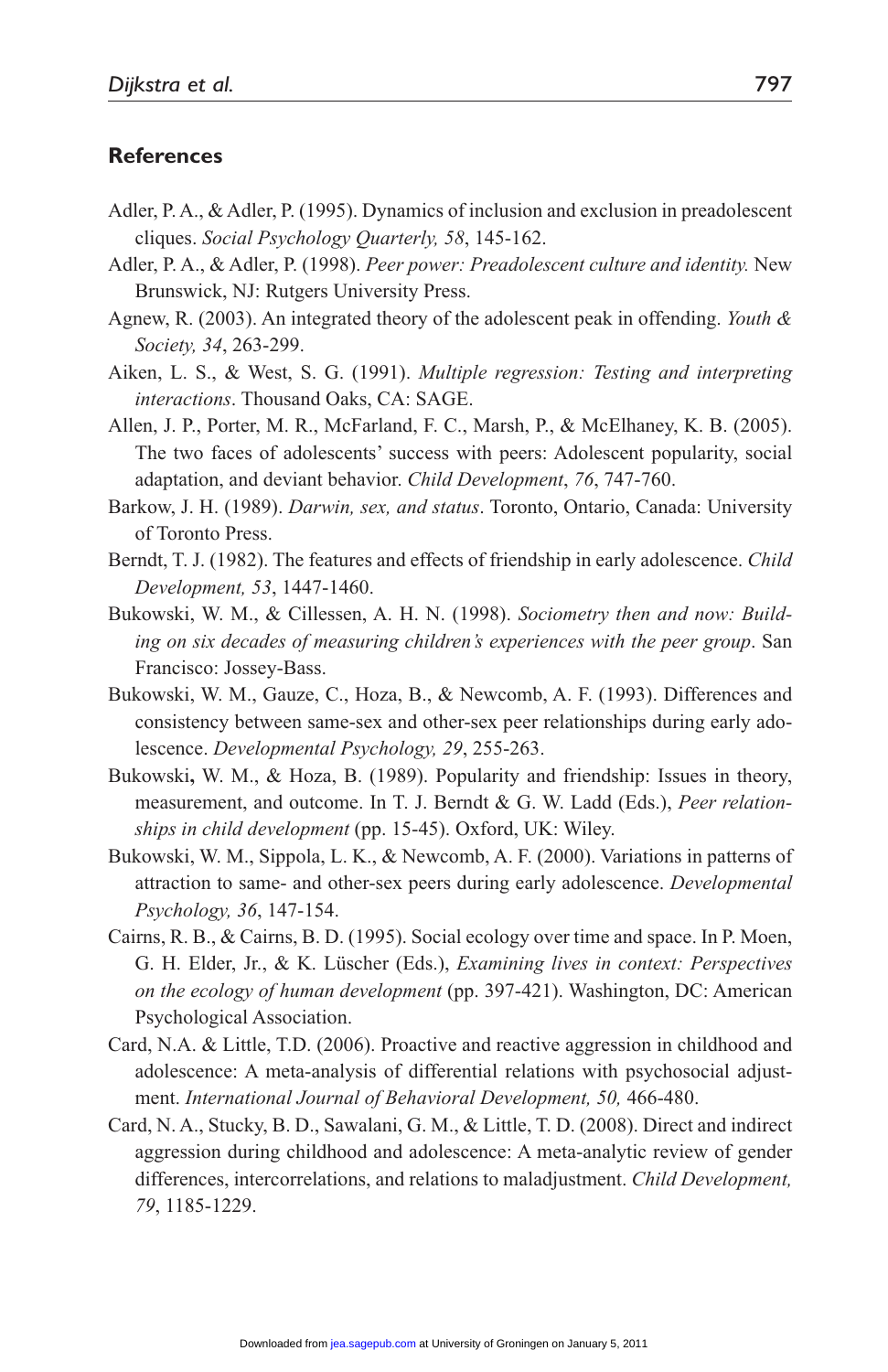- Cillessen, A. H. N., & Mayeux, L. (2004). From censure to reinforcement: Developmental changes in the association between aggression and social status. *Child Development, 75*, 147-163.
- Cillessen, A. H. N., & Rose, A. J. (2005). Understanding popularity in the peer system. *Current Directions in Psychological Science, 14*, 102-105.
- Cohen, J. (1988). *Statistical power analysis for the behavioral sciences*. Hillsdale, NJ: Lawrence Erlbaum.
- Coie, J. D., Dodge, K. A., & Coppotelli, H. (1982). Dimensions and types of social status: A cross-age perspective. *Developmental Psychology, 18*, 557-570.
- Coleman, J. S. (1961). *The adolescent society. The social life of the teenager and its impact on education*. New York: Free Press.
- Corsaro, W. A., & Eder, D. (1990). Children's peer cultures. *Annual Review of Sociology, 16*, 197-220.
- Crick, N. R., & Dodge, K. A. (1994). A review and reformulation of social information-processing mechanisms in children's social adjustment. *Psychological Bulletin, 115*, 74-101.
- Csikszentmihalyi, M., & Larson, R. (1984). *Being adolescent. Conflict and growth in the teenage years*. New York: Basic Books.
- de Bruyn, E. H., & Cillessen, A. H. N. (2006). Heterogeneity of girls' consensual popularity: Academic and interpersonal behavioral profiles. *Journal of Youth and Adolescence, 35*, 435-445.
- De Winter, A., Oldehinkel, A. J., Veenstra, R., Brunnekreef, J. A., Verhulst, F. C., & Ormel, J. (2005). Evaluation of non-response bias in mental health determinants and outcomes in a large sample of pre-adolescents. *European Journal of Epidemiology, 20*, 173-181.
- Dijkstra, J. K. (2007). *Status and Affection among (Pre)adolescents and their relation with antisocial and prosocial behavior*. Amsterdam: Thesis Publishers, ICS Dissertation, Groningen.
- Dijkstra, J. K., Cillessen, A. H. N., S. Lindenberg., & Veenstra, R. (2009). Basking in reflected glory and its limits: Why adolescents hang out with popular peers. *Journal of Research on Adolescence*.
- Dijkstra, J. K., S. Lindenberg., & Veenstra, R. (2007). Same-gender and cross-gender peer acceptance and peer rejection and their relation to bullying and helping among preadolescents: Comparing predictions from gender-homophily and goalframing approaches. *Developmental Psychology, 43*, 1377-1389.
- Dijkstra, J. K., S. Lindenberg., & Veenstra, R. (2008). Beyond the classroom norm: The influence of bullying of popular adolescents on peer acceptance and rejection. *Journal of Abnormal Child Psychology, 36*, 1289-1299.
- Dijkstra, J. K., S. Lindenberg., Veenstra, R., Verhulst, F. C., & Ormel, J. (2009). The relation between popularity and aggressive, destructive, and norm-breaking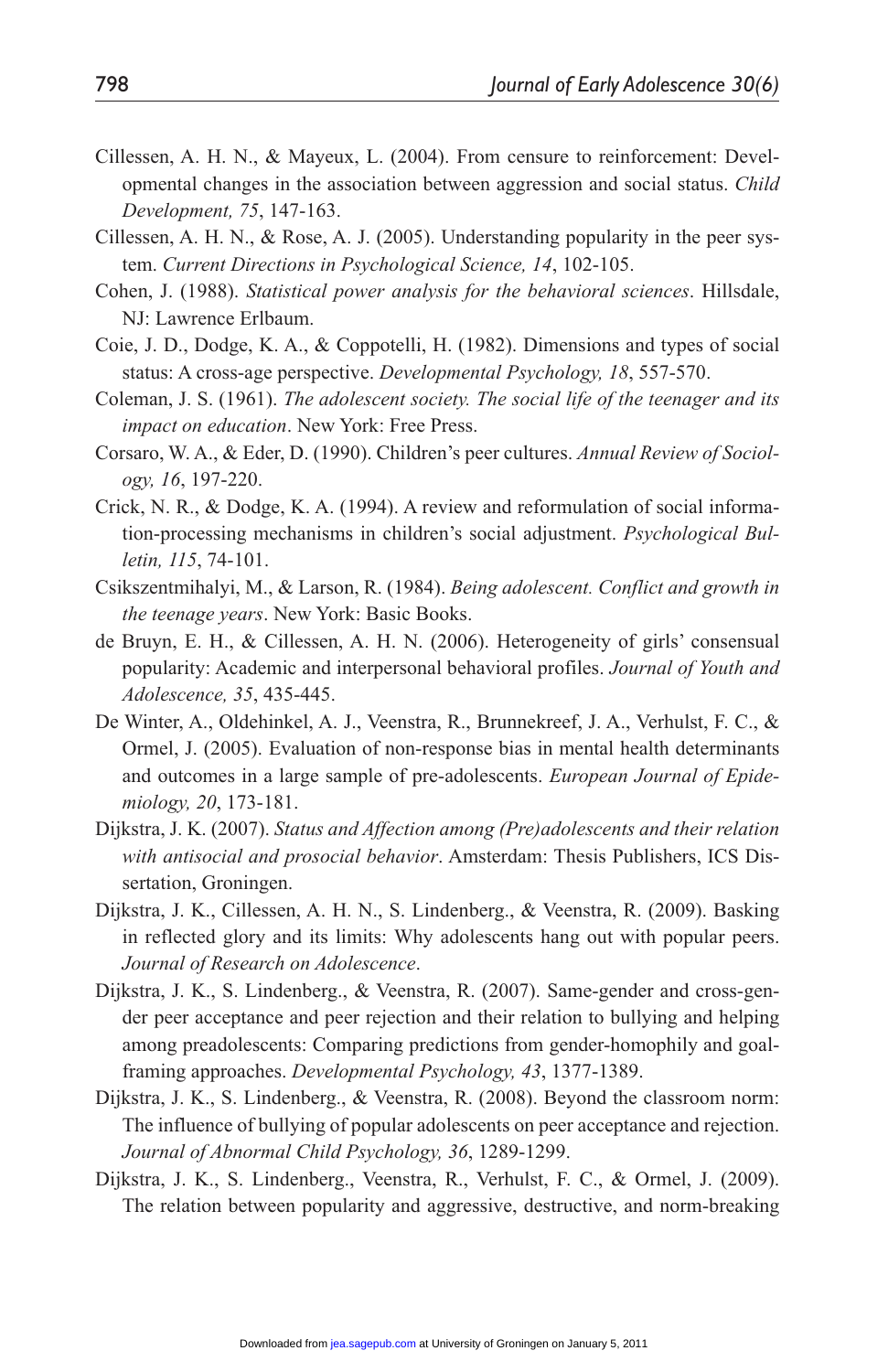behavior: Moderating effects of athletic abilities, physical attractiveness, and prosociality. *Journal of Research on Adolescence, 19*, 401-413.

- Dodge, K. A. (1983). Behavioral antecedents of peer social status. *Child Development, 54*, 1386-1399.
- Eder, D. (1985). The cycle of popularity: Interpersonal relations among female adolescents. *Sociology of Education, 58*, 154-165.
- Eder, D., & Parker, S. (1987). The cultural production and reproduction of gender: The effect of extracurricular activities on peer-group culture. *Sociology of Education, 60*, 200-213.
- Ferguson, M. J., & Bargh, J. A. (2004). Liking is for doing: The effects of goal pursuit on automatic evaluation. *Journal of Personality and Social Psychology, 87*, 557-572.
- Gifford-Smith, M. E., & Brownell, C. A. (2003). Childhood peer relationships: Social acceptance, friendships, and peer networks. *Journal of School Psychology, 41*, 235-284.
- Graziano, W. G., Jensen-Campbell, L. A., Shebilske, L. J., & Lundgren, S. R. (1993). Social influence, sex differences, and judgments of beauty: Putting the interpersonal back into interpersonal attraction. *Journal of Personality and Social Psychology, 65*, 522-531.
- Greenberg, D. F. (1977). Delinquency and age structure of society. *Contemporary Crises, 1*, 189-223.
- Hartup, W. W. (1992). Friendships and their developmental significance. In H. McGurk & N. J. Hillsdale (Eds.), *Childhood social development: Contemporary perspectives* (pp. 175-205). London: Erlbaum.
- Hawley, P. H. (1999). The ontogenesis of social dominance: A strategy-based evolutionary perspective. *Developmental Review, 19*, 97-132.
- Hawley, P. H., Little, T. D., & Card, N. A. (2007). The allure of a mean friend: Relationship quality and processes of aggressive adolescents with prosocial skills. *International Journal of Behavioral Development, 31*, 170-180.
- Hawley, P. H., Little, T. D., & Card, N. A. (2008). The myth of the alpha male: A new look at dominance-related beliefs and behaviors among adolescent males and females. *International Journal of Behavioral Development, 32*, 76-88.
- Heidgerken, A. D., Hughes, J. N., Cavell, T. A., & Willson, V. L. (2004). Direct and indirect effects of parenting and children's goals on child aggression. *Journal of Clinical Child and Adolescent Psychology, 33*, 684-693.
- Huberman, B. A., Loch, C. H., & Önçüler, A. (2004). Status as a valued resource. *Social Psychology Quarterly, 67*, 103-114.
- Huisman, M., Oldehinkel, A. J., De Winter, A., Minderaa, R. B., De Bildt, A., Huizink, A. J., et al. (2008). Cohort profile: The Dutch "TRacking Adolescents' Individual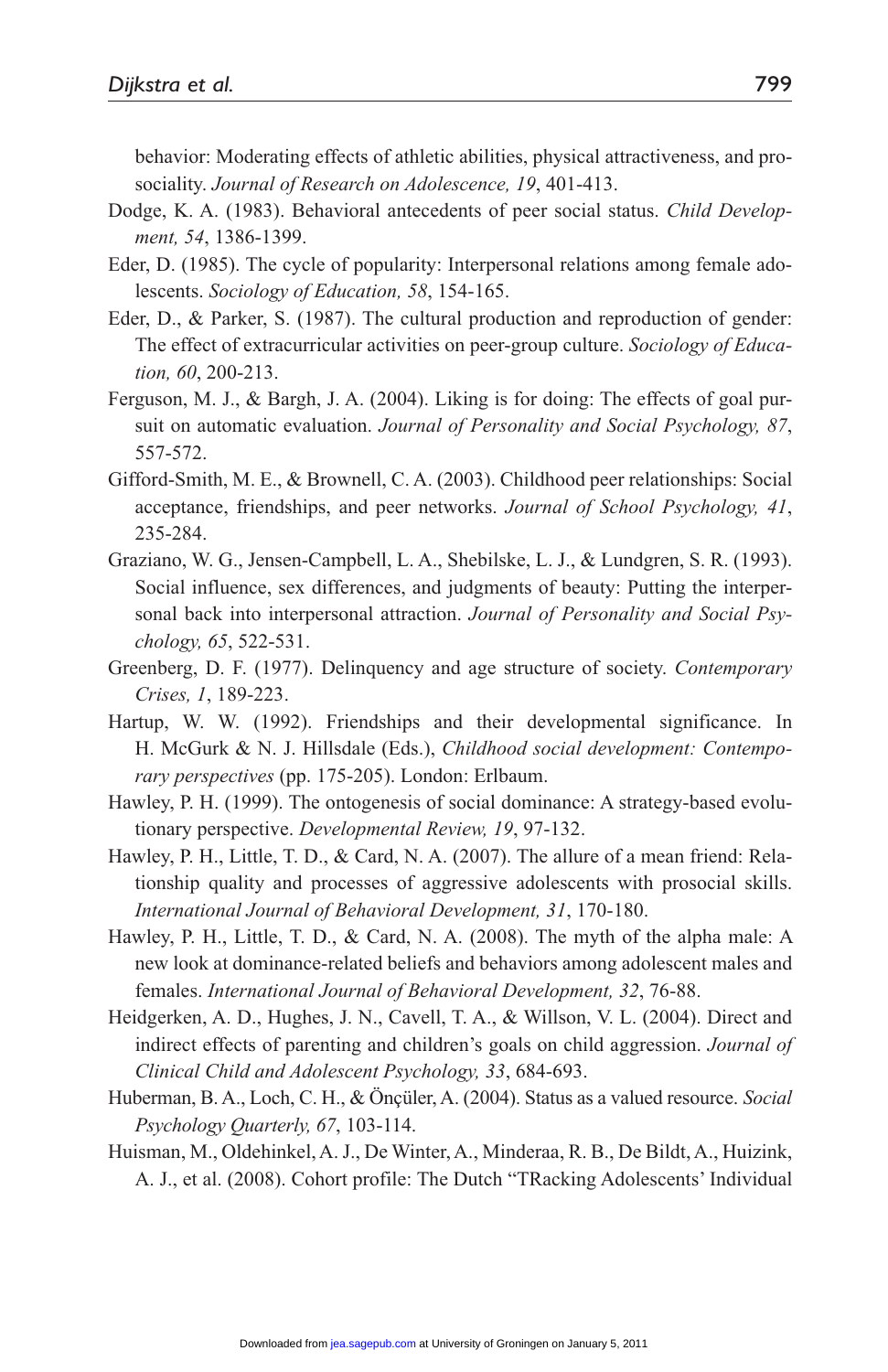Lives Survey"; TRAILS. *International Journal of Epidemiology, 37*, 1227-1235.

- Jarvinen, D. W., & Nicholls, J. G. (1996). Adolescents' social goals, beliefs about the causes of social success, and satisfaction in peer relations. *Developmental Psychology, 32*, 435-441.
- Jonkmann, K., Trautwein, U., & Lüdtke, O. (2009). Social dominance in adolescence: The moderating role of the classroom context and behavioral heterogeneity. *Child Development, 2*, 338-355.
- Kruglanski, A. W., Shah, J. Y., Fishbach, A., Friedman, R., Chun, W., & Sleeth-Keppler, D. (2002). A theory of goal systems. In M. P. Zanna (Ed.), *Advances in experimental social psychology* (Vol. 34, pp. 331-378). San Diego, CA: Academic Press.
- LaFontana, K. M., & Cillessen, A. H. N. (2002). Children's perceptions of popular and unpopular peers: A multi-method assessment. *Developmental Psychology, 38*, 635-647.
- Lease, A. M., Kennedy, C. A., & Axelrod, J. L. (2002). Children's social constructions of popularity. *Social Development, 11*, 87-109.
- Lindenberg, S. (2001). Social rationality versus rational egoism. In J. Turner (Eds.), *Handbook of sociological theory* (pp. 635-668). New York: Kluwer.
- Lindenberg, S. (2006). Prosocial behavior, solidarity, and framing processes. In D. Fetchenhauer, A. Flache, A. P. Buunk, & S. Lindenberg (Eds.), *Solidarity and prosocial behavior: An integration of sociological and psychological perspectives* (pp. 23-44). New York: Springer.
- Lindenberg, S., & Steg, L. (2007). Normative, gain and hedonic goal frames guiding environmental behavior. *Journal of Social Issues, 63*, 117-137.
- Luthar, S. S., & McMahon, T. J. (1996). Peer reputation among inner-city adolescents: Structure and correlates. *Journal of Research on Adolescence, 6*, 581-603.
- Maccoby, E. E. (1998). *The two sexes: Growing up apart, coming together*. Cambridge, MA: Harvard University Press.
- Mayeux, L., Sandstrom, M. J., & Cillessen, A. H. N. (2008). Is being popular a risky proposition? *Journal of Research on Adolescence, 18*, 49-74.
- Merten, D. E. (1997). The meaning of meanness: Popularity, competition, and conflict among junior high school girls. *Sociology of Education, 70*, 175-191.
- Moffitt, T. E. (1993). Adolescence-limited and life-course-persistent antisocial behavior: A developmental taxonomy. *Psychological Review, 100*, 674-701.
- Newcomb, A. F., Bukowski, W. M., & Pattee, L. (1993). Children's peer relations: A meta-analytic review of popular, rejected, neglected, controversial, and average sociometric status. *Psychological Bulletin, 113*, 99-128.
- Ojanen, T., Grönroos, M., & Salmivalli, C. (2005). An interpersonal circumplex model of children's social goals: Links with peer-reported behavior and sociometric status. *Developmental Psychology, 41*, 699-710.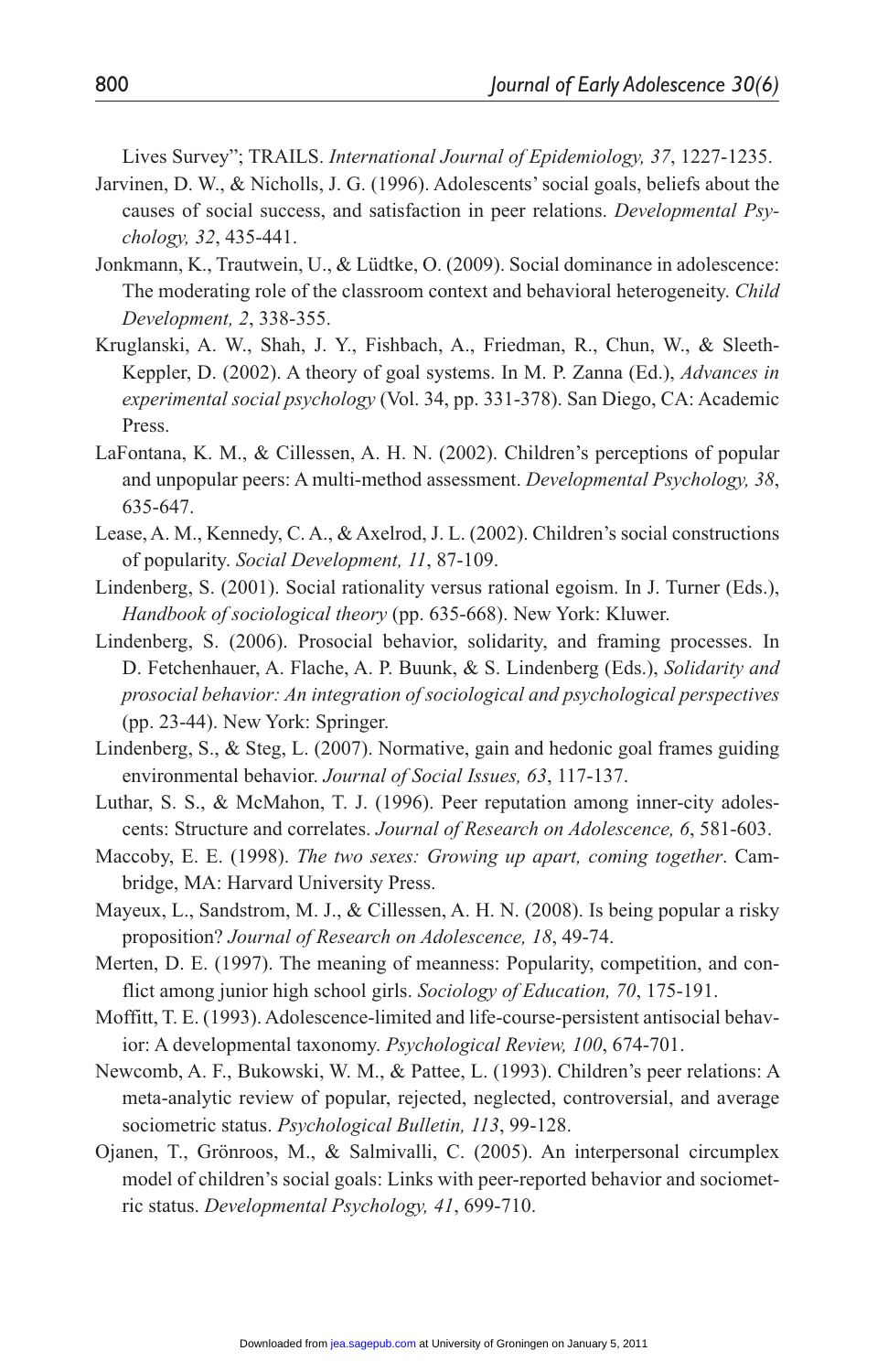- Ollendick, T. H., Weist, M. D., Borden, M. C., & Greene, R. W. (1992). Sociometric status and academic, behavioral, and psychological adjustment: A 5-year longitudinal study. *Journal of Consulting and Clinical Psychology, 60*, 80-87.
- Parker, J. G., & Asher, S. R. (1987). Peer relations and later personal adjustment: Are low-accepted children "at risk"? *Psychological Bulletin, 102*, 357-389.
- Parkhurst, J. T., & Hopmeyer, A. (1998). Sociometric popularity and peer-perceived popularity: Two distinct dimensions of peer status. *Journal of Early Adolescence, 18*, 125-144.
- Paternoster, R., Brame, R., Mazerolle, P., & Piquero, A. (1998). Using the correct statistical test for the equality of regression coefficients. *Criminology, 36*, 859-866.
- Pellegrini, A. D., & Bartini, M. (2001). Dominance in early adolescent boys: Affiliative and aggressive dimensions and possible functions. *Merrill-Palmer Quarterly, 47*, 142-163.
- Prinstein, M. J., & Cillessen, A. H. N. (2003). Forms and functions of adolescent peer aggression associated with high levels of peer status. *Merrill-Palmer Quarterly-Journal of Developmental Psychology, 49*, 310-342.
- Prinstein, M. J., & La Greca, A. M. (2004). Childhood peer rejection and aggression as predictors of adolescent girls' externalizing and health risk behaviors: A 6-year longitudinal study. *Journal of Consulting and Clinical Psychology, 72*, 103-112.
- Rasbash, J., Browne, W., Goldstein, H., Yang, M., Plewis, I., Healy, M., et al. (2000). *A user's guide to MlwiN*. London: Institute of Education.
- Renshaw, P., & Asher, S. R. (1983). Children's goals and strategies for social interaction. *Merrill-Palmer Quarterly, 29*, 353-374.
- Rodkin, P. C., Farmer, T. W., Pearl, R., & Van Acker, R. (2000). Heterogeneity of popular boys: Antisocial and prosocial configurations. *Developmental Psychology, 36*, 14-24.
- Rose, A. J., Swenson, L. P., & Waller, E. M. (2004). Overt and relational aggression and perceived popularity: Developmental differences in concurrent and prospective relations. *Developmental Psychology, 40*, 378-387.
- Rubin, K. H., Bukowski, W. M., & Parker, J. G. (2006). Peer interactions, relationships and groups. In N. Eisenberg, W. Damon, & R. M. Lerner (Eds.), *Handbook of child psychology. Vol. 3. Social, emotional and personality development* (pp. 571-645). Hoboken, NJ: John Wiley.
- Snijders, T. A. B., & Bosker, R. J. (1999). *Multilevel analyses: An introduction to*  basic and advanced multilevel modeling. London: SAGE.
- Sullivan, H. S. (1953). *The interpersonal theory of psychiatry*. Oxford, UK: Norton.
- Vaillancourt, T., & Hymel, S. (2006). Aggression and social status: The moderating roles of sex and peer-valued characteristics. *Aggressive Behavior, 32*, 396-406.
- Veenstra, R., S. Lindenberg., Zijlstra, B. J. H., De Winter, A. F., Verhulst, F. C., & Ormel, J. (2007). The dyadic nature of bullying and victimization: Testing a dualperspective theory. *Child Development, 78*, 1843-1854.